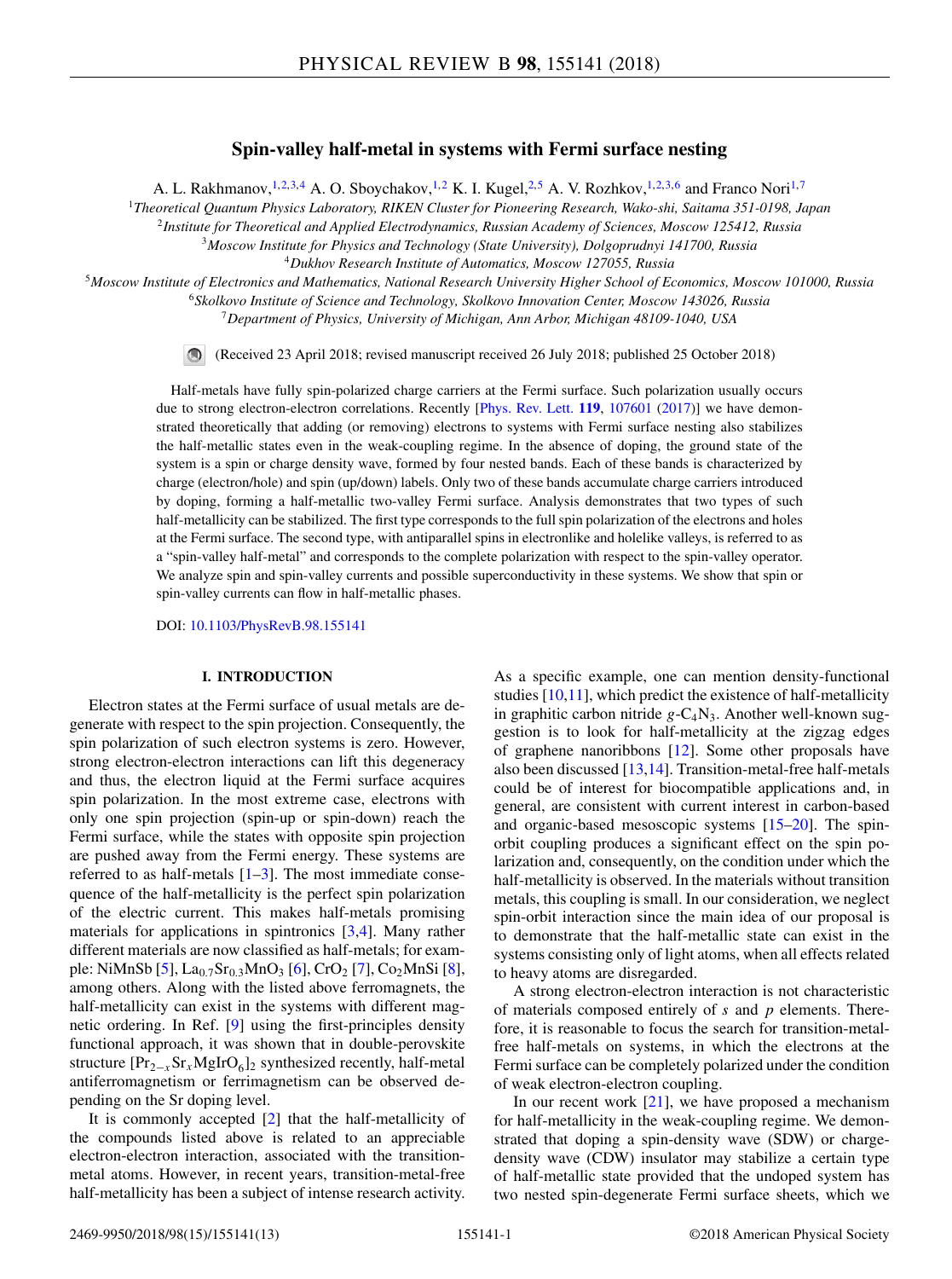<span id="page-1-0"></span>will also refer to as valleys. The nesting between the electron and hole Fermi surface sheets makes the system unstable with respect to density wave formation [\[21\]](#page-12-0). The SDW or CDW instability opens a gap, giving rise to an insulating ground state. When doping is introduced, the system becomes metallic, with two new Fermi surface sheets [\[21\]](#page-12-0). Both sheets are half-metallic. If the spin polarizations of the sheets are parallel to each other, a half-metallic state, denoted below as a CDW half-metal, emerges. For antiparallel polarizations, a different half-metallic state, the SDW or spin-valley halfmetal, appears [\[21\]](#page-12-0).

In this paper, we present a more detailed analysis of the previously proposed approach [\[21\]](#page-12-0) to half-metallicity. The most immediate consequences of the half-metallicity are also discussed. Specifically, we calculate the phase diagram of the model as a function of doping. Then, the relation of the electric current to the spin and spin-valley currents is discussed. Namely, below we show that, depending on the specific parameters, the current carries, in addition to the electric charge, either spin or spin-valley quantum numbers. Finally, the structure of a possible superconducting order parameter is discussed. Since there is no spin degeneracy in a half-metal, but two valleys are available, the superconductivity in such a system is rather different from that of common *s*-wave superconductors.

This paper is organized as follows. In Sec. II we formulate the model, derive its mean-field solution, and construct the model's phase diagram. Both commensurate and incommensurate density wave order parameters are investigated. In Sec. [III](#page-8-0) the conductivity of the system is analyzed. Superconductivity is considered in Sec. [IV.](#page-9-0) Finally, the main results are discussed in Sec. [V.](#page-10-0)

#### **II. MODEL**

We consider here an isotropic two-band electron model. Both bands or valleys have a quadratic dispersion law. Bands *a* and *b* are the electron and hole bands, respectively. The bands are schematically shown as blue and orange parabolas in Fig.  $1(a)$ . Thus, the single-particle dispersions of the bands can be written as  $(h = 1)$ 

$$
\varepsilon^{a}(\mathbf{k}) = \frac{\mathbf{k}^{2}}{2m_{a}} + \varepsilon^{a}_{\min} - \mu, \quad \varepsilon^{a}_{\min} < \varepsilon^{a} < \varepsilon^{a}_{\max}, \tag{1}
$$

$$
\varepsilon^{b}(\mathbf{k}+\mathbf{Q}_{0})=-\frac{\mathbf{k}^{2}}{2m_{b}}+\varepsilon_{\max}^{b}-\mu, \quad \varepsilon_{\min}^{b}<\varepsilon^{b}<\varepsilon_{\max}^{b}.\tag{2}
$$

Here band *a* is centered at  $\mathbf{k} = 0$ , and band *b* is shifted by some momentum  $Q_0$ . Below, for simplicity, we assume perfect electron-hole symmetry:  $m_a = m_b = m$  and  $\varepsilon_{\text{max}}^b =$  $-\varepsilon_{\min}^a = \varepsilon_F$ . Zero doping corresponds to  $\mu = 0$ . In the absence of doping, the Fermi surface sheets for the *a* and *b* bands are spheres [see Fig.  $1(b)$ ] with the same Fermi momentum  $k_F = \sqrt{2m\epsilon_F}$  and the same density of states (per spin projection)  $N_F = mk_F/(2\pi^2)$  at the Fermi energy. A model of this kind was introduced long ago by Rice in connection to the incommensurate SDW in chromium [\[22\]](#page-12-0). Hereafter,  $\varepsilon_F$ ,  $k_F$ , and  $N_F$  denote the corresponding values at zero doping.

The quasiparticle dispersion given by Eqs. (1) and (2) exhibits perfect nesting; that is, after translating the electron



FIG. 1. Electron bands of the model when the electron-electron coupling is neglected and doping is zero. (a) Electron band  $\varepsilon^a(\mathbf{k})$  and hole band  $\varepsilon^b(\mathbf{k})$  are shown by solid curves. The dashed parabola is the hole band translated by the nesting vector  $\mathbf{Q}_0$ . The vertical axis is energy and the horizontal axis is momentum, while the Fermi level *μ* is shown by the horizontal dash-dot line. (b) Spherical Fermi surfaces of the electron and hole bands. The spheres coincide if we translate one of them by the nesting vector.

Fermi surface by the vector  $\mathbf{Q}_0$ , the electron sheet completely coincides with the hole sheet, see Fig. 1. The vector  $\mathbf{Q}_0$  is usually referred to as the nesting vector.

In general, electrons interact with each other, so the total Hamiltonian of the system is

$$
\hat{H} = \hat{H}_e + \hat{H}_{\text{int}}.\tag{3}
$$

Here  $\hat{H}_e$  is the one-electron term, which corresponds to the dispersion laws (1) and (2). The term  $\hat{H}_{int}$  describes the interaction between quasiparticles.

We are interested in the weak-coupling regime, as it was mentioned above. We assume that the interband and intraband interactions are of the same order. Thus, to treat the SDW or CDW instability, it is sufficient to keep in *H*int only the interaction between the electrons in band *a* and holes in band *b*, respectively [\[21,22\]](#page-12-0). It is this term in the interaction Hamiltonian, which generates the gap and cannot be considered as a perturbation. A weak intraband coupling can be treated perturbatively, but this can be safely neglected because it only provides small corrections to our results. This common feature of BCS-like approaches can be proved by a direct calculation.

Below we assume that the interaction is a short-range one. In this case,  $\hat{H}_{int}$  can be written as

$$
\hat{H}_{\text{int}} = \hat{H}_{\text{dir}} + \hat{H}_{\text{ex}},\tag{4}
$$

where

$$
\hat{H}_{\text{dir}} = g \int d^3 \mathbf{r} \sum_{\sigma \sigma'} \psi_{a\sigma}^{\dagger}(\mathbf{r}) \psi_{a\sigma}(\mathbf{r}) \psi_{b\sigma}^{\dagger}(\mathbf{r}) \psi_{b\sigma}(\mathbf{r}) \tag{5}
$$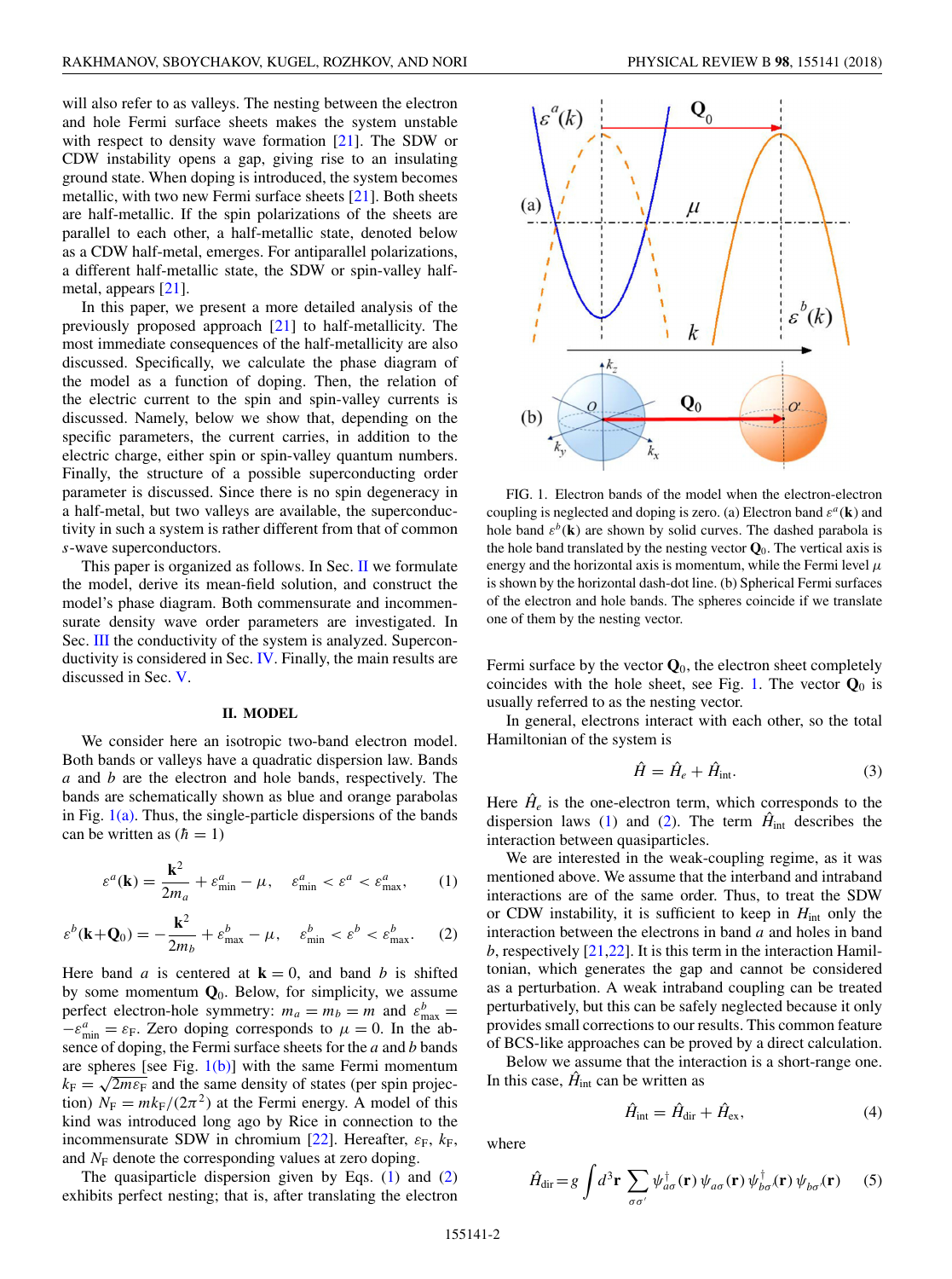<span id="page-2-0"></span>and

$$
\hat{H}_{\rm ex} = g_{\perp} \int d^3 \mathbf{r} \sum_{\sigma \sigma'} \psi_{a\sigma}^{\dagger}(\mathbf{r}) \psi_{b\sigma}(\mathbf{r}) \psi_{b\sigma}^{\dagger}(\mathbf{r}) \psi_{a\sigma'}(\mathbf{r}). \tag{6}
$$

Here  $\psi_{\alpha\sigma}(\mathbf{r})$  denotes the usual fermionic field operator for band  $\alpha$  (= *a*, *b*) and spin projection  $\sigma$  onto the *z* axis; and **r** refers to spatial coordinates. The term  $\hat{H}_{dir}$  represents the direct part of the density-density interaction, while  $\hat{H}_{\text{ex}}$ corresponds to the exchange part of this interaction. The constants *g* and *g*<sup>⊥</sup> describe the electron-hole interaction. We assume that the interaction is repulsive  $(g, g<sub>⊥</sub> > 0)$  and weak  $(gN_F, g_\perp N_F \ll 1).$ 

#### **A. SDW instability and spin-valley half-metal**

Hamiltonian [\(3\)](#page-1-0) can be used to describe the spontaneous formation of low-temperature density-wave order when the Fermi surface sheets of holes and electrons perfectly match each other (perfect nesting). We start with the SDW. Looking ahead, we can state that the SDW order has a lower free energy than the CDW one if we take into account only electron-electron coupling Eqs. [\(5\)](#page-1-0) and (6), and disregard, say, electron-lattice interactions. Up to rotations of the spinpolarization axis, the SDW ground state is believed to be unique. In the weak-coupling regime, it is well described by a mean-field BCS-like theory.

To construct a mean-field theory of the SDW order, we group the electron operators into two sectors, labeled by the spin index  $\sigma = \pm 1/2$  (or  $\sigma = \uparrow$ ,  $\sigma = \downarrow$ ): sector  $\sigma$  consists of  $ψ<sub>aσ</sub>$  and  $ψ<sub>bō</sub>$  (here  $\bar{\sigma}$  means  $-\sigma$ ). In the mean-field approach, the sectors are decoupled, and the (sector-dependent) SDW order parameter is

$$
\Delta_{\sigma} = \frac{g}{V} \sum_{\mathbf{k}} \langle \psi_{\mathbf{k}a\sigma}^{\dagger} \psi_{\mathbf{k}b\bar{\sigma}} \rangle, \tag{7}
$$

where *V* is the system volume, and  $\langle \cdots \rangle$  denotes the diagonal matrix element for the ground state. The symbol  $\psi_{\mathbf{k}\alpha\sigma}$  is the Fourier transform of the operator  $\psi_{\alpha\sigma}(\mathbf{r})$ , in which the momentum **k** is measured from the center of the band *α*. The latter convention simplifies the notation; however, one must remember that the centers of the band *a* and band *b* are separated by the nesting vector **Q**0. Consequently, the order parameter  $\Delta_{\sigma}$  oscillates in space with a period related to the wave vector  $\mathbf{Q}_0$ .

Following a mean-field approach, it is straightforward to check that only the direct interaction [\(5\)](#page-1-0) contributes to the SDW ordering. The exchange term Eq. (6) cannot be expressed as a product of two bilinear combinations of the form  $\psi_{a\sigma}^{\dagger}$   $\psi_{b\bar{\sigma}}$ , which enter the definition of order parameter (7). Therefore,  $\hat{H}_{\rm ex}$  can be neglected in the lowest approximation, similar to the intravalley terms. Thus, in the mean-field approximation, the model Hamiltonian can be rewritten as

$$
\hat{H}_{\text{SDW}} = \sum_{\mathbf{k}\alpha\sigma} \bigg[ \varepsilon^{\alpha}(\mathbf{k}) \psi_{\mathbf{k}\alpha\sigma}^{\dagger} \psi_{\mathbf{k}\alpha\sigma} - \Delta_{\sigma} \psi_{\mathbf{k}\bar{\alpha}\bar{\sigma}}^{\dagger} \psi_{\mathbf{k}\alpha\sigma} + \frac{\Delta_{\sigma}^{2}}{g} \bigg], \quad (8)
$$

where  $\alpha = a$ , *b*, and  $\bar{\alpha}$  means "not  $\alpha$ ." The spectrum of Hamiltonian (8) is

$$
E_{\mathbf{k}\sigma}^{(1,2)} = \mp \sqrt{\varepsilon_{\mathbf{k}}^2 + \Delta_{\sigma}^2},\tag{9}
$$

where  $\varepsilon_{\bf k} = k^2/2m - \varepsilon_F$ .

The equilibrium parameters of the system can be derived by minimizing the grand thermodynamic potential, defined for arbitrary temperature *T* by the usual formula

$$
\Omega = -T \ln{\{\text{Tr} \, \exp[-(\hat{H} - \mu \hat{N})/T]\}}.
$$
 (10)

In this expression,  $\hat{N}$  is the operator of the total particle number and the Boltzmann constant  $k_B = 1$ . In the zero-*T* mean-field approach, the grand potential of our system is a sum  $\Omega = \sum_{\sigma} \Omega_{\sigma}$ , where the partial grand potentials  $\Omega_{\sigma}$  are equal to [\[21\]](#page-12-0)

$$
\Omega_{\sigma} = \frac{\Delta_{\sigma}^2 V}{g} - \sum_{\mathbf{k}} \left[ \mu - E_{\mathbf{k}\sigma}^{(1)} + \left( \mu - E_{\mathbf{k}\sigma}^{(2)} \right) \theta \left( \mu - E_{\mathbf{k}\sigma}^{(2)} \right) \right]. \tag{11}
$$

The symbol  $\theta(z)$  denotes the Heaviside step function. To describe the system at finite doping  $x$  it is convenient to introduce the partial dopings

$$
x_{\sigma} = -\frac{\partial \Omega_{\sigma}}{\partial \mu},\tag{12}
$$

which are the amounts of additional charge accumulated in sector  $\sigma$ . Obviously they satisfy

$$
x_{\uparrow} + x_{\downarrow} = x. \tag{13}
$$

The order parameter  $\Delta_{\sigma}$  minimizes the grand potential  $\Omega_{\sigma}(\Delta_{\sigma})$ :

$$
\frac{\partial \Omega_{\sigma}}{\partial \Delta_{\sigma}} = 0. \tag{14}
$$

Thus, to describe the system at finite doping, one has to solve the system of Eqs. (12)–(14) to obtain  $\mu$  and  $\Delta_{\sigma}$  as functions of *x*. Expressions  $(11)$ – $(14)$  are valid provided that the state of the system remains homogeneous, and the SDW order remains commensurate even at finite doping (see Sec. [II C](#page-7-0) and Ref. [\[23\]](#page-12-0)). Note here that different electron pockets are usually located near the high-symmetry points of the Brillouin zone. Thus, the vector  $\mathbf{Q}_0$  is related to the underlying lattice structure and the order may be called commensurate. At nonzero doping, we may try to optimize the energy further by treating the translation vector  $\mathbf{Q}_1 = \mathbf{Q}_0 + \mathbf{Q}$  as a variational parameter, which is not directly related to the lattice constant. Further on, such order is referred to as an incommensurate one.

Direct calculations show that, at zero doping, the sectors in the ground state are degenerate:  $\Delta_{\uparrow} = \Delta_{\downarrow} = \Delta_0$ . The nesting is perfect and the order parameter is equal to the BCS-like value

$$
\Delta_0 \approx \varepsilon_F \exp\left(-1/gN_F\right). \tag{15}
$$

The obvious BCS structure of this expression is a consequence of the fact that in each sector, the mean-field procedure is mathematically equivalent to the BCS calculations.

Once  $\Delta_0$  is known, the spectrum of the model at  $x = 0$ can be evaluated, see Fig.  $2(a)$ . Note also that at zero doping, the definition of the order parameter Eq. (7) implies that the total SDW polarization in real space is directed along the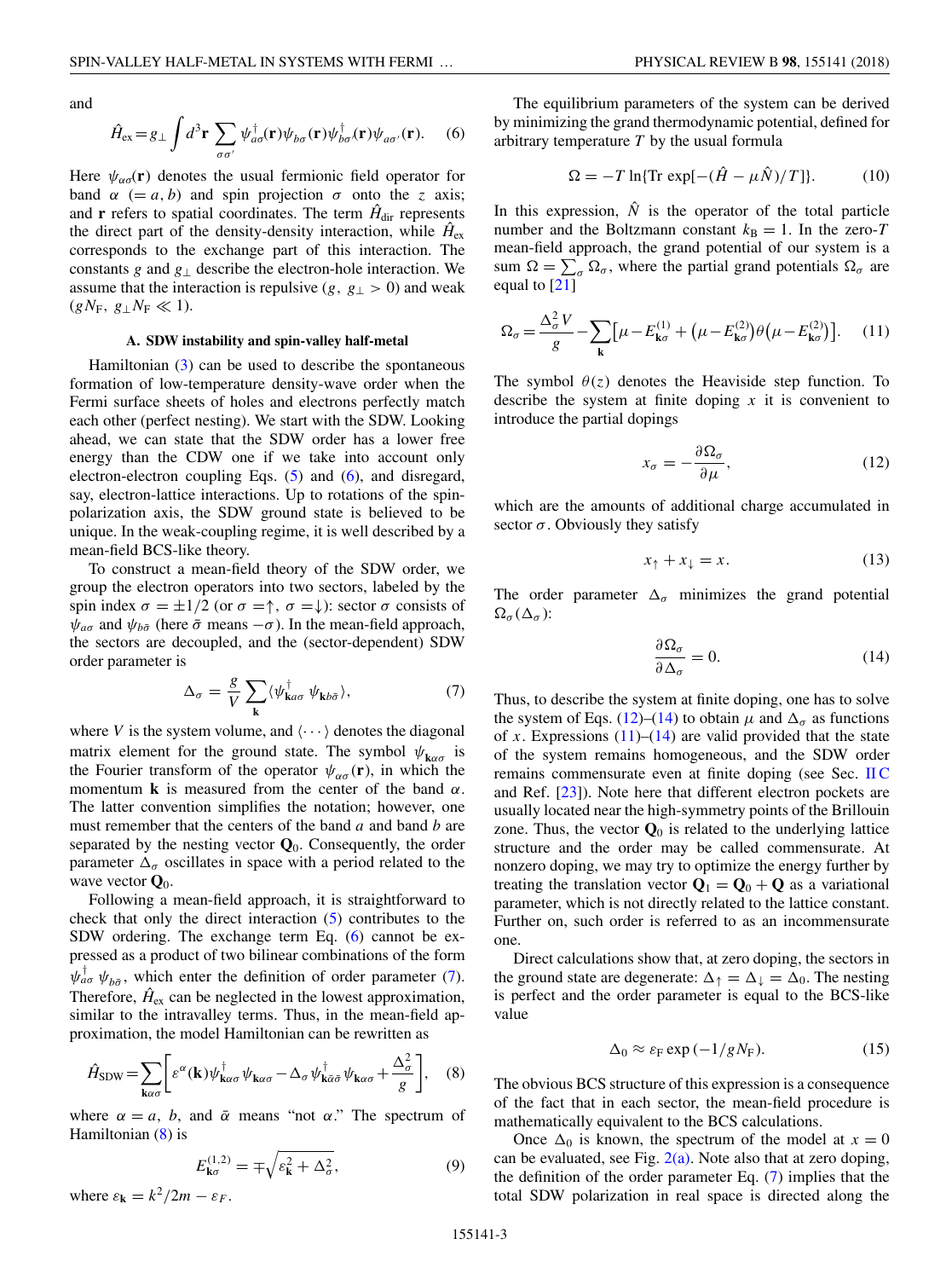<span id="page-3-0"></span>

FIG. 2. Electron band structure for the insulating and halfmetallic states. The vertical axis is the energy, while the horizontal axis is the momentum. The Fermi level  $\mu$  is shown by the horizontal dash-dot lines. (a) If doping is zero  $(x = 0)$ , the ground state is an insulating SDW or CDW depending on the model parameters, with degenerate sectors ( $\Delta_{\uparrow} \equiv \Delta_{\downarrow}$ ). The energies of electron and hole bands  $E_q^{(1,2)}$  are given by Eq. [\(9\)](#page-2-0). (b) and (c) If  $x > 0$ , the sectors are no longer degenerate  $(\Delta_{\uparrow} < \mu < \Delta_{\downarrow} \equiv \Delta_0)$ , with the charge accumulating in sector  $\uparrow$ , in which a Fermi surface appears. The spin polarizations (arrows) of the Fermi surface sheets in (b) correspond to the spin-valley half-metal, and in (c) to the CDW half-metal.

*x* axis [\[21\]](#page-12-0)

$$
\langle S^{x}(\mathbf{r}) \rangle = \frac{\Delta_{\uparrow} + \Delta_{\downarrow}}{2g} \exp(i\mathbf{Q}_{0}\mathbf{r}) + \text{c.c.}
$$

$$
= \frac{2\Delta_{0}}{g} \cos(\mathbf{Q}_{0}\mathbf{r}), \qquad (16)
$$

$$
\langle S^{y}(\mathbf{r})\rangle = \frac{\Delta_{\uparrow} - \Delta_{\downarrow}}{2ig} \exp(i\mathbf{Q}_{0}\mathbf{r}) + \text{c.c.} \equiv 0. \quad (17)
$$

The doping shifts the chemical potential from zero and destroys the perfect nesting. The number of low-energy states competing to become the true ground state increases. Both incommensurate and inhomogeneous phases [\[22,24–31\]](#page-12-0) were considered as ground states of Hamiltonian [\(3\)](#page-1-0) and its modifications. In our previous paper [\[21\]](#page-12-0), we show that the halfmetallic state is yet another viable contender in the case of imperfect nesting. Here we consider this problem in more detail.

According to Eqs. [\(12\)](#page-2-0) and [\(14\)](#page-2-0), the two sectors  $\sigma$  are decoupled within the mean-field approach. Then, applying a well-known procedure [\[23,24,31\]](#page-12-0), one can calculate the order parameters  $\Delta_{\sigma}$  and the chemical potential  $\mu$  as functions of  $x_{\sigma}$ . This gives the following expression

$$
\Delta_{\sigma} = \Delta_0 \sqrt{1 - \frac{x_{\sigma}}{N_{\rm F} \Delta_0}}, \quad \mu = \Delta_0 - \frac{x_{\sigma}}{2N_{\rm F}}.
$$
 (18)

We see that the doping of sector  $\sigma$  suppresses the order parameter in this sector. In the homogeneous commensurate state,  $\Delta_{\sigma}$  is zero when  $x_{\sigma} \geq x_0$ , where

$$
x_0 = N_{\rm F} \Delta_0 \tag{19}
$$

is a characteristic doping level.

It is usually assumed without extra examination (see, e.g., Refs. [\[22,23,31\]](#page-12-0)) that the charge carriers are spread evenly between both sectors, that is,

$$
x_{\uparrow} = x_{\downarrow} = \frac{x}{2}
$$
 and  $\Delta_{\uparrow} = \Delta_{\downarrow}$ . (20)

Nevertheless, it is easy to show that the spontaneous lifting of the degeneracy  $(20)$  optimizes the energy. To prove this, the system free energy  $F$  must be obtained. (Switching from  $\Omega$ ) to  $F$  is necessary to work at fixed doping.) The free energy equals to the sum  $F = \sum_{\sigma} F_{\sigma}$ , where the partial free energy

$$
F_{\sigma}(x_{\sigma}) = \Omega_{\sigma}(\mu(x_{\sigma})) + \mu(x_{\sigma})x_{\sigma}
$$
 (21)

can be calculated as

$$
F_{\sigma}(x_{\sigma}) = F_{\sigma}(0) + \int_0^{x_{\sigma}} dx' \mu(x'), \qquad (22)
$$

where

$$
F_{\sigma}(0) = -\frac{1}{2}N_{\rm F}\Delta_0^2
$$
 (23)

is a well-known BCS-like expression for the free energy at perfect nesting. Then, using  $\mu$  from Eq. (18), we derive

$$
\frac{F_{\sigma}}{V} = -\frac{N_{\rm F}\Delta_0^2}{2} + \Delta_0 x_{\sigma} - \frac{x_{\sigma}^2}{4N_{\rm F}}, \quad x_{\sigma} < x_0,\tag{24}
$$

$$
\frac{F}{V} = \sum_{\sigma} \frac{F_{\sigma}}{V} = -N_{\rm F} \Delta_0^2 + \Delta_0 x - \frac{x_{\rm T}^2 + x_{\rm T}^2}{4N_{\rm F}}.
$$
 (25)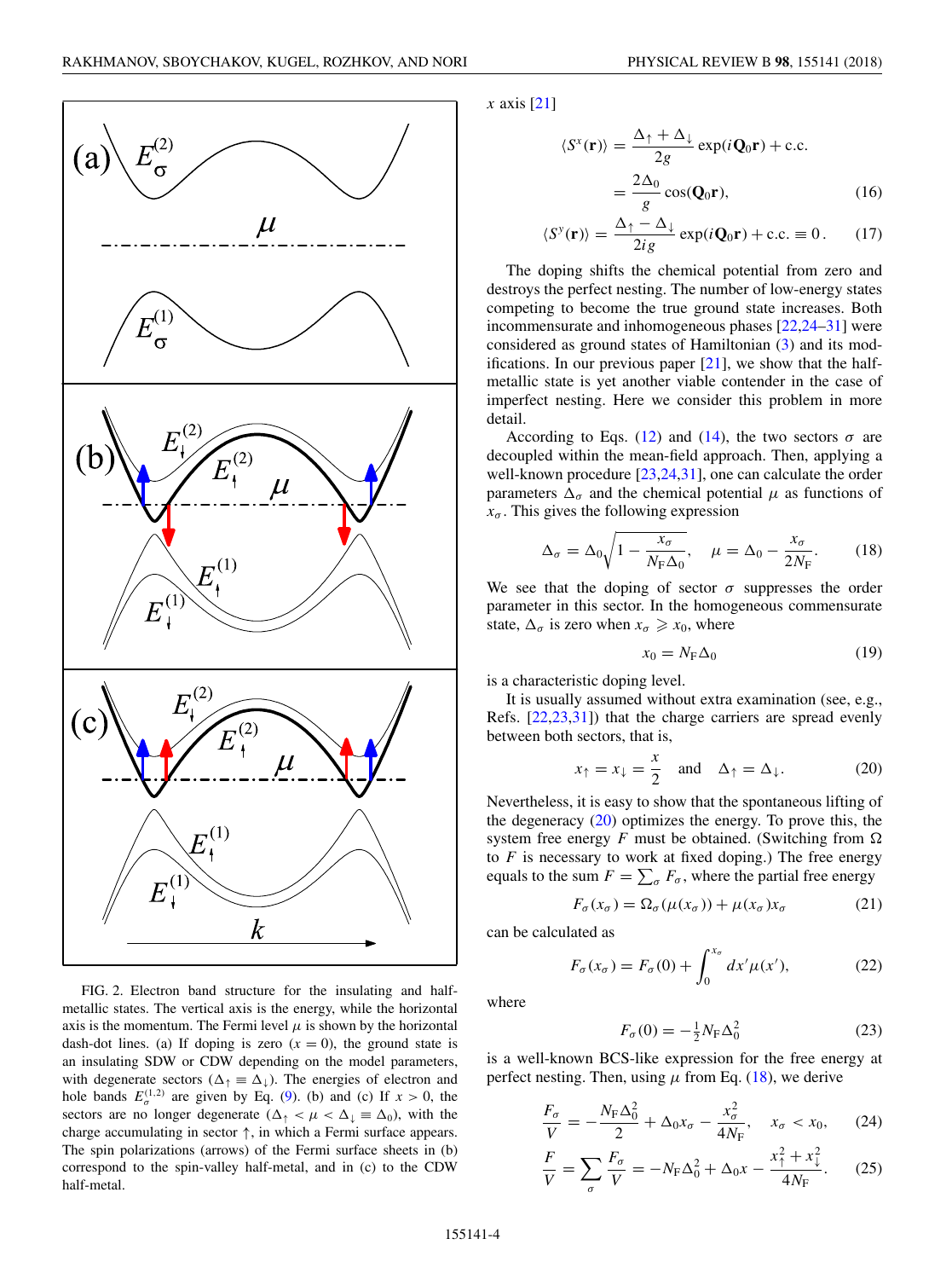<span id="page-4-0"></span>Thus, only the third term in Eq.  $(25)$  depends on the distribution of the charge between the two sectors. Expression  $(25)$ has to be minimized under the constraint  $(13)$ . It is easy to check that *F* has the smallest value when  $x_{\sigma} = x$  and  $x_{\bar{\sigma}} = 0$ . In other words, for fixed *x*, within the studied class of spatially homogeneous mean-field states, the most stable one corresponds to the case when all the doped charge is accumulated in one sector. The other sector is completely free of extra charge carriers. Thus, the degeneracy between sectors  $\sigma = \uparrow$  and  $\sigma = \downarrow$  is lifted, and Eqs. [\(20\)](#page-3-0) are no longer valid. To be specific, let us assume that  $\sigma = \uparrow$  represents the sector accumulating extra charge. Therefore, in the ground state, we have

$$
\frac{F}{V} = -N_{\rm F}\Delta_0^2 + \Delta_0 x - \frac{x^2}{4N_{\rm F}},\tag{26}
$$

$$
\mu = \Delta_0 - \frac{x}{2N_\text{F}},\tag{27}
$$

$$
\Delta_{\uparrow}(x) = \Delta_0 \sqrt{1 - \frac{x}{N_{\rm F} \Delta_0}}, \quad \Delta_{\downarrow}(x) = \Delta_0. \tag{28}
$$

These relations are valid for low doping  $x < x_0$ .

An important feature of Eq.  $(26)$  is that the second derivative *∂*2*F/∂x*<sup>2</sup> is negative. This means that the doped system may be unstable with respect to electronic phase separation [\[23,24,28,29,32–35\]](#page-12-0). However, the long-range Coulomb interaction can suppress phase separation [\[36,37\]](#page-12-0). Thus, it is reasonable to study here the properties of the homogeneous state.

It follows from Eqs.  $(27)$  and  $(28)$  that

$$
\Delta_{\uparrow}(x) < \mu(x) < \Delta_{\downarrow}(x) = \Delta_0 \quad \text{when} \quad 0 < x < x_0. \tag{29}
$$

This means that in the sector  $\downarrow$ , the order parameter remains equal to  $\Delta_0$ . Since the chemical potential is lower than  $\Delta_{\downarrow}$ , no charge enters sector  $\downarrow$ , see Fig. [2\(b\).](#page-3-0) In the sector  $\uparrow$ , two Fermi surface sheets emerge. According to Eqs. [\(9\)](#page-2-0), [\(19\)](#page-3-0), (27), and (28), they are determined by

$$
\varepsilon_{\mathbf{k}}^2 = [\mu(x)]^2 - [\Delta_{\uparrow}(x)]^2
$$
 or  $k = k_{\text{F}} \sqrt{1 \pm \frac{\Delta_0}{2\varepsilon_{\text{F}}} \frac{x}{x_0}}$ . (30)

The doped state acquires nontrivial macroscopic quantum numbers, since charge carriers introduced by the doping are distributed unevenly between the sectors. To characterize the macroscopic state, it is useful to specify the spin operator  $\hat{S}$ and spin-valley operator  $\hat{S}_v$ :

$$
\hat{S} = \sum_{\alpha\sigma} \sigma \hat{N}_{\alpha\sigma}, \quad \hat{S}_v = \sum_{\alpha\sigma} \sigma v_{\alpha} \hat{N}_{\alpha\sigma}, \quad (31)
$$

where

$$
\hat{N}_{\alpha\sigma} = \sum_{\mathbf{k}} \psi_{\mathbf{k}\alpha\sigma}^{\dagger} \psi_{\mathbf{k}\alpha\sigma}.
$$
 (32)

Here the operator  $\hat{N}_{\alpha\sigma}$  describes the number of electrons with spin  $\sigma$  in valley  $\alpha$ . The index  $\nu_{\alpha}$  is defined according to the rule  $v_a = 1$ ,  $v_b = -1$ .

Hamiltonian [\(3\)](#page-1-0), as well as the mean-field Hamiltonian [\(8\)](#page-2-0), commutes with both  $\hat{S}$  and  $\hat{S}_v$ . The field operators satisfy obvious commutation rules

$$
[\hat{S}, \psi_{\alpha\sigma}] = \sigma \psi_{\alpha\sigma}, \quad [\hat{S}_v, \psi_{\alpha\sigma}] = \sigma \nu_{\alpha} \psi_{\alpha\sigma}.
$$
 (33)

Namely, in addition to the usual spin-projection quantum number  $\sigma$ , the field  $\psi_{\alpha\sigma}$  can be characterized by the spinvalley projection  $\sigma v_{\alpha}$ .

Using Eqs.  $(33)$ , it is easy to check that in the sector  $\sigma$ , both  $\psi_{a\sigma}$  and  $\psi_{b\bar{\sigma}}$  carry the same spin-valley quantum number equal to  $+\sigma$ . In the sector  $\bar{\sigma}$ , the field operators correspond to a  $-\sigma$  quantum of  $\hat{S}_v$ . That is, the Fermi surface sheet of the doped system is characterized by only one projection of the spin-valley operator. The Fermi surface sheets with the opposite projection of  $\hat{S}_v$  are absent, since the sector  $\sigma = \downarrow$ is gapped. Thus, the doped system can be referred to as *a spin-valley half-metal* [\[21\]](#page-12-0): like a classical half-metal, our system exhibits complete polarization of the Fermi surface. However, in contrast to the usual half-metal, the polarization is not just the spin polarization, but rather, the spin-valley one. Therefore, the electric current flowing through the spin-valley half-metal is completely spin-valley polarized.

What does Fermi surface polarization of this type mean? Imagine that the spin-valley half-metal is in the state with spin-valley projection  $+1$ . Therefore, electron states at the Fermi energy have spin projection ↑, hole states have ↓ projection (of course, if an electric current is present, it is carried by electrons with spin  $\uparrow$  and holes with spin  $\downarrow$ ).

Experimental measurements of the spin-valley polarization are likely to be more complicated than the measurements of pure spin polarization. Indeed, to extract the spin-valley data, it is necessary to determine how spin polarization is distributed over the Brillouin zone, as the definition of *S*v, Eq.  $(31)$ , implies. On the other hand, the spin-valley polarization may be useful for valley filtering: if we insert perfectly spin-polarized electrical current into a spin-valley half-metal, we can determine which valley is participating in the transport. For example, if the current spin polarization is  $\uparrow$ , it is carried by the electron valley (no holes with  $\sigma = \uparrow$  are present at the Fermi level).

A spin-valley half-metal has some similarities with the antiferromagnetic half-metals widely discussed mostly in theoretical papers, see, e.g., Refs. [\[3,9\]](#page-11-0). In an antiferromagnetic half-metal, itinerant charge carriers at the Fermi level are still spin polarized. However, in contrast to the usual ferromagnetic half-metal, the magnetic moment per unit cell is zero owing to the presence of electrons in different bands, which compensates the spin polarization of the itinerant electrons. In the spin-valley half-metal, we also have spin compensation of two groups of charge carriers, but here both electron-like and hole-like charge carriers are itinerant ones and contribute to the Fermi energy belonging to different Fermi surface sheets.

Since the sector  $\downarrow$  is free of electrons introduced by the doping, the average values of  $\hat{N}_{a\downarrow}$  and  $\hat{N}_{b\uparrow}$  remain unaffected by the doping, while  $\langle \hat{N}_{a\uparrow} \rangle$  and  $\langle \hat{N}_{b\downarrow} \rangle$  change. Let us denote the average occupation numbers  $\langle \hat{N}_{\alpha\sigma} \rangle$  as  $N_{\alpha\sigma} = \langle \hat{N}_{\alpha\sigma} \rangle$ . It is convenient to assume that in the undoped state  $N_{\alpha\sigma} = 0$ .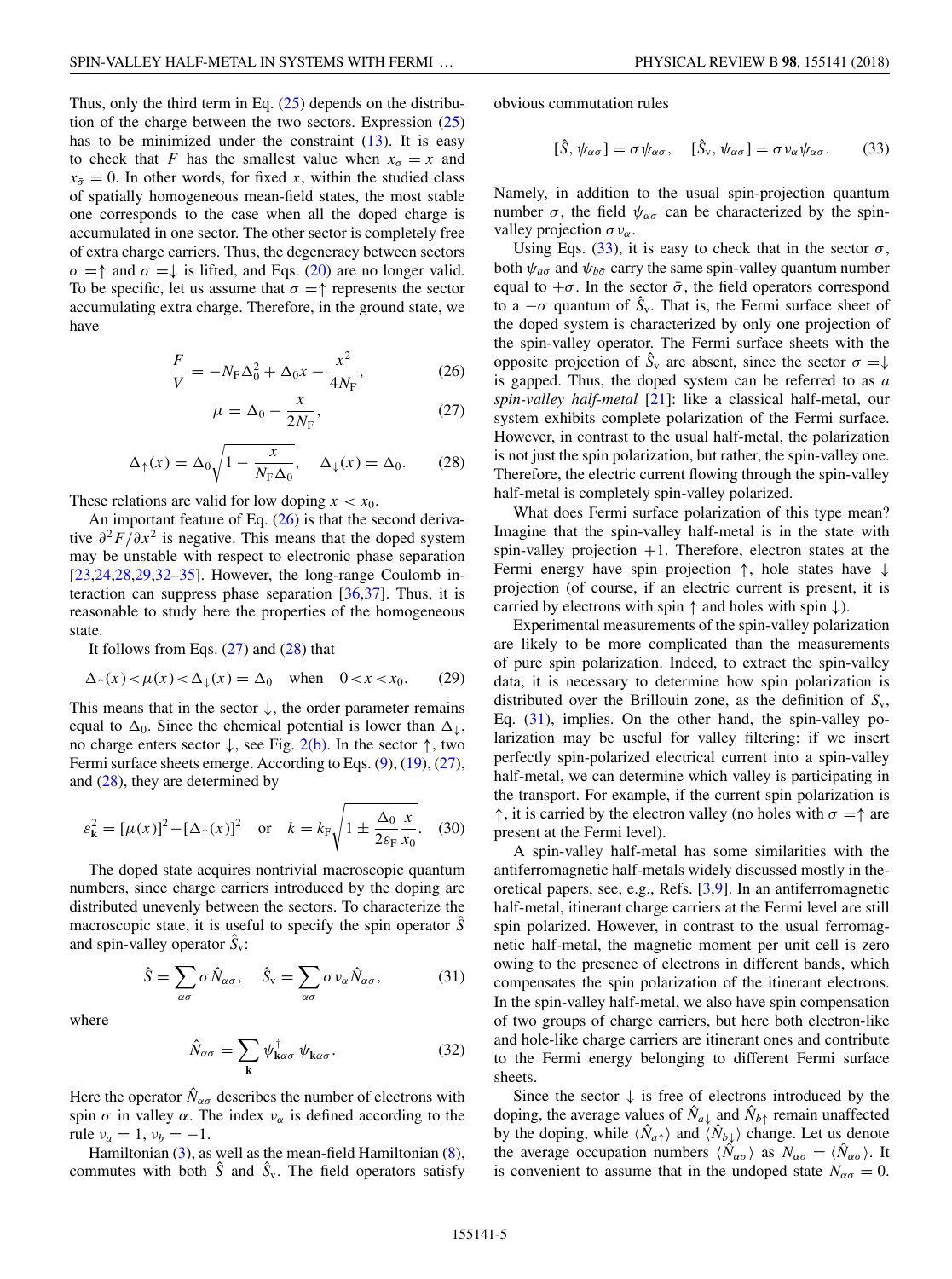<span id="page-5-0"></span>Therefore, we can write

$$
N_{a\downarrow} = N_{b\uparrow} = 0 \quad \text{and} \quad N_{a\uparrow} + N_{b\downarrow} = xV. \tag{34}
$$

Consequently,  $S_v = \langle \hat{S}_v \rangle$  is proportional to *x*,

$$
S_{v} = \sigma x V. \tag{35}
$$

In a system with perfect electron-hole symmetry, we have

$$
N_{a\uparrow} = N_{b\downarrow} = \frac{xV}{2},\tag{36}
$$

which corresponds to  $S = \langle \hat{S} \rangle \equiv 0$ , for any *x*. If the symmetry is absent, then

$$
|S| \propto x. \tag{37}
$$

However, the net spin polarization of the spin-valley halfmetal meets the inequality

$$
|S| < |S_{\rm v}|.\tag{38}
$$

The doping also affects the SDW order inherited from the undoped state. Intuitively, since the charge is accumulated only in one of the two sectors, the order parameters in different sectors become unequal to each other for  $x > 0$ [Eqs. [\(28\)](#page-4-0) express this fact mathematically]. As a result, the simple SDW is replaced by a more complicated order parameter. Analyzing Eqs. [\(16\)](#page-3-0) and [\(17\)](#page-3-0), one can prove that at finite doping, a circularly polarized spin component emerges:

$$
\delta \mathbf{S}(\mathbf{r}) = \begin{pmatrix} \delta S^{x}(\mathbf{r}) \\ \delta S^{y}(\mathbf{r}) \end{pmatrix} = \frac{\Delta_{\uparrow} - \Delta_{\downarrow}}{g} \begin{pmatrix} -\cos(\mathbf{Q}_{0}\mathbf{r}) \\ \sin(\mathbf{Q}_{0}\mathbf{r}) \end{pmatrix}.
$$
 (39)

The amplitude of this component grows as  $1 - \sqrt{1 - x/x_0}$ , when the doping increases.

The above considerations are valid if the doping *x* is less than  $x_0$ . To investigate the behavior of the system in a wider doping range, we calculate the function

$$
\Delta F(x, x_{\sigma}) = F_{\sigma}(x_{\sigma}) + F_{\sigma}(x - x_{\sigma}) - 2F_{\sigma}(x/2). \tag{40}
$$

If  $x < x_0$ , the doping in both sectors is less than  $x_0$ . In this case, the free energy  $F_{\sigma}(x_{\sigma})$  is determined by Eq. [\(24\)](#page-3-0) and

$$
\frac{\Delta F(x, x_{\sigma})}{V} = \frac{1}{N_{\rm F}} \left[ -\frac{x^2}{8} + \frac{x_{\sigma}(x - x_{\sigma})}{2} \right].
$$
 (41)

The corresponding parabolic curve is shown in Fig. 3 for  $x = 0.75x_0$  by a dashed line as a function of the ratio  $x_\sigma/x$ . This function is negative and reaches its minimum when all charge carriers introduced by the doping are concentrated within one sector (that is, when either  $x_{\sigma} = 0$ , or  $x_{\sigma} = x$ ); whereas the maximum of the function  $\Delta F(x, x_{\sigma})$  represents



FIG. 3. Dependence of  $\Delta F = F_{\sigma}(x_{\sigma}) + F_{\sigma}(x - x_{\sigma}) - 2F(x/2)$ on the partial doping  $x_{\sigma}$  calculated at  $T = 0$  and fixed total doping:  $x = 0.75x_0$  [(green) dashed curve],  $x = 1.5x_0$  [(red) solid curve], and  $x = 1.9x_0$  [(blue) dash-dot curve]. The free energy curves for all three doping values have a global maximum at  $x_{\sigma} = x/2$ , implying that the usual metallic phase is unstable. The free energy is the lowest for either  $x_{\sigma} = 0$  or  $x_{\sigma} = x$ : the free energy minimum at  $x_{\sigma} = 0$  $(x_{\sigma} = x)$  represents a half-metallic state with empty (filled) sector *σ* and filled (empty) sector  $\bar{\sigma}$ .

the usual SDW state with  $x_{\uparrow} = x_{\downarrow} = x/2$ . This means that the ground state corresponds to the spin-valley half-metal phase, while the usual SDW phase is unstable, in agreement with the results obtained above.

When  $x > x_0$ , the doping in one sector can be larger than *x*<sub>0</sub>. If  $x_{\sigma} > x_0$ , the order parameter in sector  $\sigma$  vanishes, and the partial free energy becomes

$$
F_{\sigma}(x_{\sigma}) = \frac{x_{\sigma}^2}{4N_{\rm F}},\tag{42}
$$

as in the disordered paramagnetic (PM) phase. Thus, for  $x > x_0$ , the function  $\Delta F(x, x_{\sigma})$  is a piecewise function with the continuous first (but not second) derivative  $\partial \Delta F / \partial x_{\sigma}$ . In the vicinity of the point  $x_{\sigma} = x/2$ , the function  $\Delta F$  has a parabolic shape. It coincides with linear functions of  $x_{\sigma}$  away from that point, see the (red) solid  $(x = 1.5x_0)$  and (blue) dot-dash  $(x = 1.9x_0)$  curves in Fig. 3. However, the function  $\Delta F(x, x_{\sigma})$  is negative and attains a minimum if either  $x_{\sigma} = 0$ or  $x_{\sigma} = x$ . Therefore, the ground state of the model is, again, a spin-valley half-metal. In doing so, we readily obtain that a second-order transition occurs at  $x = x_0$ , where the gap in the doped sector is closed. Comparing the free energies of the spin-valley half-metal phase and of the usual PM state, we conclude that the PM state becomes favorable when  $x = 2x_0$ . At this point, the gap in the undoped sector closes in a jumplike manner, and a first-order transition to the usual PM phase occurs. The obtained results are summarized in Fig. [4\(a\).](#page-6-0)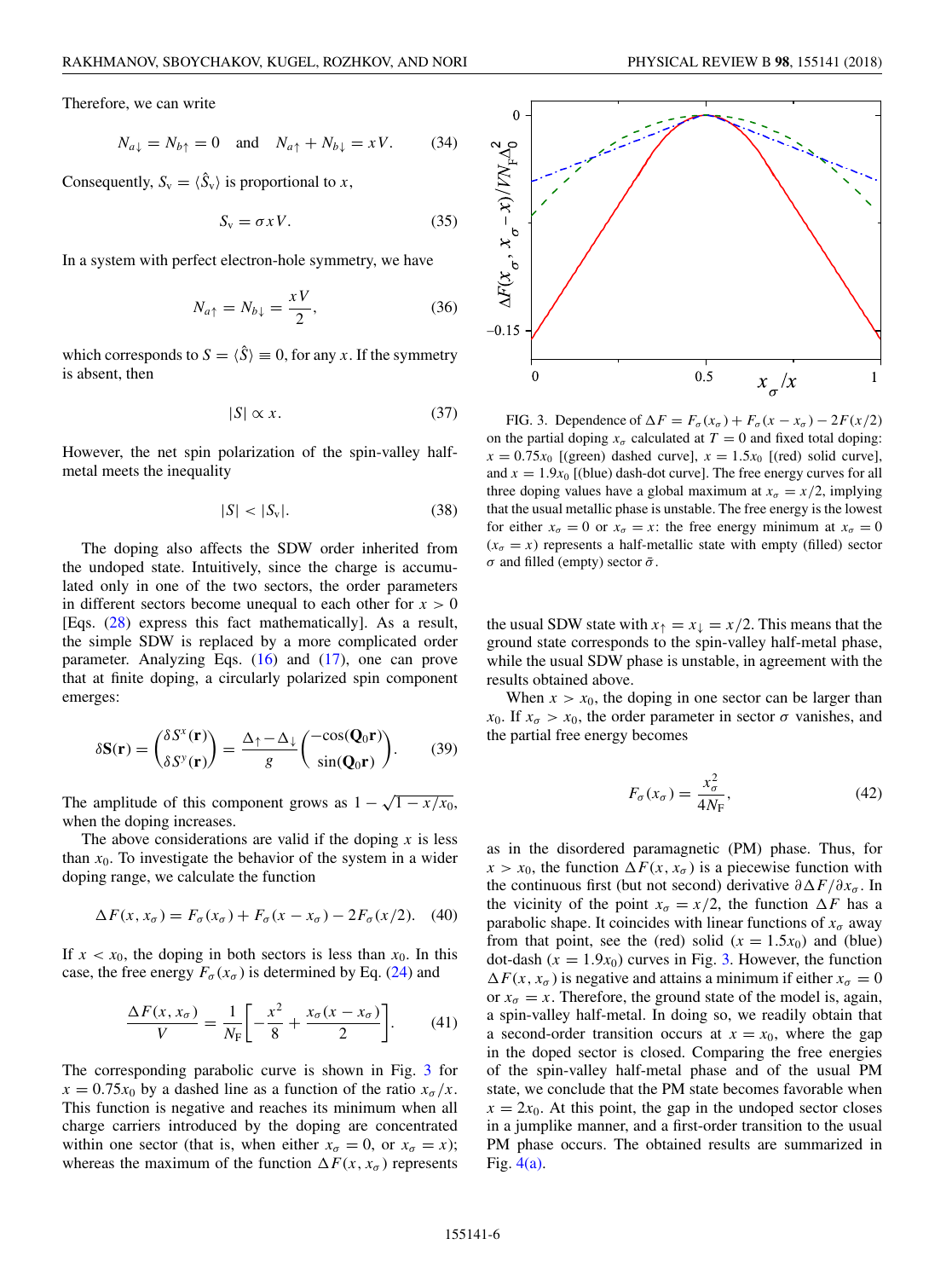<span id="page-6-0"></span>

FIG. 4. Phase diagram of the system: (a) commensurate and (b) incommensurate ordering. (a) Spin-valley half-metals exist within the doping range  $0 < x < 2x_0$ . At  $x = x_0$  (vertical dashed line) order parameter  $\Delta_{\uparrow}$  vanishes and a second-order phase transition occurs. However, a characteristic polarization of the charge carriers at the Fermi surface (half-metallicity) is not destroyed. When  $x = 2x_0$ [vertical (red) solid line] a first-order transition occurs from the spin-valley half-metal phase to the PM phase. (b) Spin-valley half-metal exists within the doping range  $0 < x \lesssim 1.8x_0$ . At  $x \approx$  $1.8x_0$  [(red) solid line] a second-order phase transition occurs from the spin-valley phase to the usual SDW incommensurate state. If  $x \approx 3x_0$  [vertical thin (black) solid line] a first-order phase transition occurs to the PM phase. The dashed vertical line shows the point  $(x \approx 0.83x_0)$  when the incommensurate SDW order can exist as a metastable phase.

#### **B. CDW half-metal**

The CDW order is characterized by a finite average value  $\langle \hat{\rho}({\bf r}) \rangle$  of the density operator

$$
\hat{\rho}(\mathbf{r}) = \sum_{\sigma \mathbf{k}} \psi_{\mathbf{k} a \sigma}^{\dagger} \psi_{\mathbf{k} b \sigma} \exp(i\mathbf{Q}_0 \mathbf{r}) + \text{H.c.}
$$
 (43)

The CDW order is described by a formalism similar to the one developed above for the SDW. To switch between the two types of density waves, the mean-field sectors must be redefined. Specifically, we will assume below that the sector *σ* consists of the operators  $ψ_{aσ}$  and  $ψ_{bσ}$ . This rearrangement of the sectors may be formally expressed by the substitution

$$
\psi_{b\uparrow} \to \psi_{b\downarrow}, \quad \psi_{b\downarrow} \to \psi_{b\uparrow}.
$$
 (44)

Under this substitution we have

$$
\sum_{\mathbf{k}\sigma} \langle \psi_{\mathbf{k}a\sigma}^{\dagger} \psi_{\mathbf{k}b\bar{\sigma}} \rangle \to \sum_{\mathbf{k}\sigma} \langle \psi_{\mathbf{k}a\sigma}^{\dagger} \psi_{\mathbf{k}b\sigma} \rangle.
$$
 (45)

Therefore, the finite modulation of the spin density is replaced by a finite modulation of the charge density:

$$
2\langle \hat{S}^x(\mathbf{r}) \rangle \to \langle \hat{\rho}(\mathbf{r}) \rangle. \tag{46}
$$

Equation (44) allows us to adopt the results derived for the SDW to describe the CDW state with little modifications.

In the CDW phase we use the finite expectation values of  $\langle \psi_{\mathbf{k}a\sigma}^{\dagger} \psi_{\mathbf{k}b\sigma} \rangle$  and  $\langle \psi_{\mathbf{k}b\sigma}^{\dagger} \psi_{\mathbf{k}a\sigma} \rangle$  to apply the mean-field decoupling in Hamiltonians [\(5\)](#page-1-0) and [\(6\)](#page-2-0). Unlike the SDW case, both the direct and exchange terms contribute to the mean-field Hamiltonian of the CDW phase:

$$
\hat{H}_{\rm CDW} = \sum_{\mathbf{k}\sigma\alpha} \left[ \varepsilon^{\alpha}(\mathbf{k}) \psi_{\mathbf{k}\alpha\sigma}^{\dagger} \psi_{\mathbf{k}\alpha\sigma} - \tilde{\Delta}_{\sigma} \psi_{\mathbf{k}\alpha\sigma}^{\dagger} \psi_{\mathbf{k}\bar{\alpha}\sigma} + \frac{\tilde{\Delta}_{\sigma}^{2}}{\tilde{g}} \right], \quad (47)
$$

$$
\tilde{\Delta}_{\sigma} = \frac{\tilde{g}}{V} \sum_{\mathbf{k}} \langle \psi_{\mathbf{k}a\sigma}^{\dagger} \psi_{\mathbf{k}b\sigma} \rangle, \tag{48}
$$

where

$$
\tilde{g} = g - 2g_{\perp} \tag{49}
$$

is the renormalized electron-electron coupling. Hamiltonian  $(47)$  is similar to the SDW Hamiltonian, Eq.  $(8)$ . Thus, as expected, the CDW problem is mapped onto the SDW one solved in the previous section. In particular, the CDW order parameter at zero doping is  $\tilde{\Delta}_0 \approx \varepsilon_F \exp(-1/\tilde{g}N_F)$ . Since  $g_{\perp}$  > 0 (repulsive interaction), the CDW is always either metastable  $(\tilde{\Delta}_0 < \Delta_0)$  or absolutely unstable  $(2g_\perp \geq g \Leftrightarrow$  $\tilde{g}$  < 0). Of course, the stability of the CDW order may be improved by adding parameters, which are beyond our simple model; for example, also considering an applied magnetic field and the interaction with the lattice.

Calculations identical (up to relabeling) to the case of the SDW order demonstrate that for  $x > 0$  the charge carriers are accumulated in a single mean-field sector. However, the sectors structure is changed by the transformation  $(44)$ : unlike the case of spin-valley half-metals, now both electronic fields within a single sector have the same spin projection. Therefore, if the introduced charge fills sector  $\sigma$ , both Fermi surface sheets have identical spin polarizations equal to  $\sigma$ , see Fig.  $2(c)$ . This perfect polarization of the Fermi surface is a hallmark feature of half-metals. Thus, the spin-valley halfmetal is related to the CDW half-metal by substitution (44). This substitution, in particular, switches the operators *S*ˆ and  $\hat{S}_v$ . Consequently, in the CDW half-metal we have

$$
S = \sigma x V \quad \text{and} \quad |S_{\rm v}| < |S|,\tag{50}
$$

and  $S_v = 0$  in the case of the perfect electron-hole symmetry. When  $x > 0$ , in addition to the CDW order parameter, the SDW order parameter  $\langle \delta S^z \rangle$  is generated:

$$
\langle \delta S^z(\mathbf{r}) \rangle = \frac{\tilde{\Delta}_{\uparrow} - \tilde{\Delta}_{\downarrow}}{g} \cos(\mathbf{Q}_0 \mathbf{r}). \tag{51}
$$

It grows monotonically with *x*. This is a direct analog of Eq. [\(39\)](#page-5-0).

In the case of CDWs, we obtain formulas for the free energy, chemical potential, and order parameter similar to Eqs. [\(26\)](#page-4-0)–[\(28\)](#page-4-0), replacing  $\Delta_0$  by  $\tilde{\Delta}_0$ . Thus, the CDW order parameter is at least metastable in the doping range

$$
0 < x < 2\tilde{x}_0 = 2N_{\rm F}\tilde{\Delta}_0. \tag{52}
$$

Since  $\tilde{x}_0 < x_0$ , the CDW phase becomes absolutely unstable at lower doping value than that in the SDW. To illustrate this, let us now calculate the difference in the free energy between the CDW half-metal and the spin-valley half-metal

$$
\frac{\Delta F}{V} = N_{\rm F} (\Delta_0^2 - \tilde{\Delta}_0^2) - (\Delta_0 - \tilde{\Delta}_0) x.
$$
 (53)

It is easy to see that, as long as  $x < \tilde{x}_0$  and  $\Delta_0 > \tilde{\Delta}_0$ , the difference  $\Delta F$  decreases when doping grows; however, it is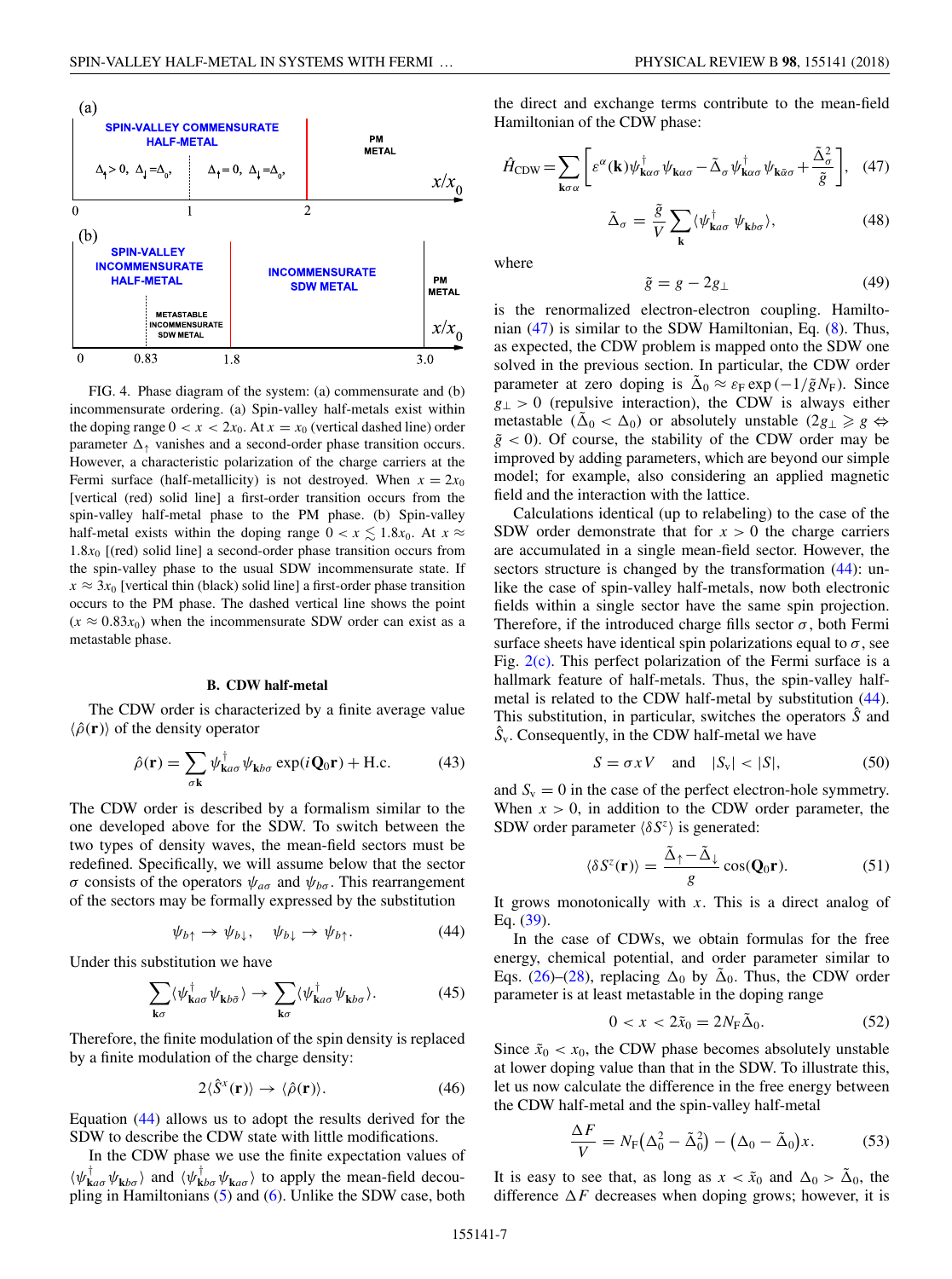<span id="page-7-0"></span>always positive. Thus, we conclude that the spin-valley state is more stable than the CDW half-metal phase.

#### **C. Incommensurate ordering**

Here we analyze a possible incommensurate ordering in the model under discussion [\[22,23\]](#page-12-0). We start with the SDW order. The order parameter  $\Delta_{\sigma}$ , calculated in the previous sections, couples electrons with unequal momenta. Consequently, in coordinate space, the local spin polarization rotates with wave vector **Q**0. Typically, the centers of different Fermi surface pockets are located near the high-symmetry points of the Brillouin zone. Therefore, the vector  $\mathbf{Q}_0$  is related to the underlying lattice structure. Such an order may be called commensurate. Yet, as it has been already mentioned above, we may try to relax the requirement of the commensurability and optimize the energy further by treating the translation vector  $\mathbf{Q}_1 = \mathbf{Q}_0 + \mathbf{Q}$  as a variational parameter. The new order parameter has the form

$$
\Delta_{\sigma}(\mathbf{Q}) = \frac{g}{V} \sum_{\mathbf{k}} \langle \psi_{\mathbf{k}a\sigma}^{\dagger} \psi_{\mathbf{k} + \mathbf{Q}b\bar{\sigma}} \rangle, \tag{54}
$$

where, as before, the momentum for electrons in band  $\alpha$  is measured from the center of the band  $\alpha$ . The vector **Q** is small,

$$
|\mathbf{Q}| \sim \Delta_0 m / k_\text{F} \ll |\mathbf{Q}_0|. \tag{55}
$$

Order parameter (54) describes the SDW order with a rotating spin polarization. This rotation is characterized by the spatial period  $2\pi/|\mathbf{Q}_0 + \mathbf{Q}|$ . This value is unrelated to the underlying lattice and such order is called incommensurate.

To describe the incommensurate state, we calculate the grand potential  $\Omega$ . In the mean-field approach,  $\Omega$  is a sum of grand potentials  $\Omega_{\sigma} = \Omega_{\sigma}(x_{\sigma})$ . Similar to Eq. [\(9\)](#page-2-0), the eigenvalues of the mean-field Hamiltonian are

$$
E_{\mathbf{k}\sigma}^{(1,2)} = \frac{\varepsilon_{\mathbf{k}+\mathbf{Q}} - \varepsilon_{\mathbf{k}}}{2} \mp \sqrt{\Delta_{\sigma}^{2}(\mathbf{Q}) + \left[\frac{\varepsilon_{\mathbf{k}+\mathbf{Q}} + \varepsilon_{\mathbf{k}}}{2}\right]^{2}}.
$$
 (56)

With this new formula for  $E_{\mathbf{k}\sigma}^{(1,2)}$ , the expression for the partial grand potentials  $\Omega_{\sigma}$ , Eq. [\(11\)](#page-2-0), remains unchanged. We add the minimization condition  $\partial \Omega_{\sigma}/\partial Q = 0$  to Eqs. [\(12\)](#page-2-0)–[\(14\)](#page-2-0) and solve the obtained system numerically as it was described in Ref. [\[23\]](#page-12-0) [see Eqs. (11)–(20) of that paper].

The partial free energy  $F_0^{\text{ic}}(x_\sigma)$  of a sector with partial doping  $x_{\sigma}$  in the incommensurate state is calculated according to Eq. [\(22\)](#page-3-0). Within the considered mean-field approach, the free energy of the system in the presence of the incommensurate SDW equals

$$
F^{\text{ic}}(x) = \min_{x_\uparrow + x_\downarrow = x} \left[ F_0^{\text{ic}}(x_\uparrow) + F_0^{\text{ic}}(x_\downarrow) \right]. \tag{57}
$$

The free energy of the system in the ground state is found by its minimization under the condition  $x_{\uparrow} + x_{\downarrow} = x$ . Our numerical analysis shows that

$$
\frac{\partial^2 F_0^{\text{ic}}(x_\sigma)}{\partial x_\sigma^2} < 0,\tag{58}
$$

for  $x_{\sigma}$  less than the threshold value  $x^* \cong 0.83x_0$ . Since the second derivative of  $F_0^{\text{ic}}$  is negative, the sum  $F_0^{\text{ic}}(x)$  +  $F_0^{\text{ic}}(x - x)$  as a function of  $x \uparrow \in [0, x]$  is concave at not too



FIG. 5. Dependence of  $\Delta F_0^{\text{ic}}(x_{\sigma}, x - x_{\sigma}) \equiv F_0^{\text{ic}}(x_{\sigma}) + F_0^{\text{ic}}(x$  $f(x_{\sigma}) - 2F_0^{\text{ic}}(x/2)$  on the partial doping  $x_{\sigma}$ , calculated at  $T = 0$  and fixed total doping  $x = 1.4x_0$  [(red) solid curve],  $x = 1.76x_0$  [(green) dashed curve], and  $x = 2.0x_0$  [(blue) dash-dot curve]. At high doping  $(x = 2.0x_0)$ , the state at  $x_\sigma = x_{\bar{\sigma}} = x/2$  has the lowest free energy, therefore, the usual metal, with even distribution of the doped charges among the sectors, is a stable phase. When the doping is low  $(x = 1.4x_0)$ , the half-metal is stable. In this situation, the free energy minimum at  $x_{\sigma} = 0$  ( $x_{\sigma} = x$ ) represents a half-metallic state with empty (filled) sector  $\sigma$  and filled (empty) sector  $\bar{\sigma}$ . At some intermediate doping  $1.4x_0 < x^* < 2.0x_0$ , a first-order transition from the usual metal to the half-metal occurs. Near the transition, one of the phases may become metastable. For example, a well-defined local (but not global) minimum of the free energy at  $x_{\sigma} = x_{\bar{\sigma}} = x/2$ is clearly seen for the (green) dashed curve. This implies that for  $x = 1.76x_0$ , the usual metal is metastable, while the half-metal is truly stable. The activation barriers for the transition into the more stable half-metallic phase are shown by the vertical arrows. The presence of the metastable phase is marked in Fig. [4\(b\).](#page-6-0)

large *x*. Consequently, the extremum of the latter sum at  $x<sub>†</sub>$  =  $x/2$  corresponds to a maximum, not a minimum (see Fig. 5). Therefore, the total free energy is minimized as follows:

$$
F^{\text{ic}}(x) = F_0^{\text{ic}}(x) + F_0^{\text{ic}}(0)
$$
 at  $x_{\sigma} = x$  and  $x_{\bar{\sigma}} = 0$ . (59)

Thus, the undoped sector  $\bar{\sigma}$  remains insulating. All doped charge goes to sector  $\sigma$ , which becomes metallic, with a well-defined Fermi surface, and we recover the spin-valley half-metal with an incommensurate SDW.

Note that the compressibility of the material has the same sign as the second derivative of its free energy. Hence, the compressibility of the system under study is negative at low doping. This is a rather general feature of models with imperfect nesting, which, in particular, gives rise to the possibility of phase separation in them [\[23,24,28,29,35\]](#page-12-0).

If  $x_{\sigma} > x^*$ , then

$$
\frac{\partial^2 F_0^{\text{ic}}(x_\sigma)}{\partial x_\sigma^2} > 0,\tag{60}
$$

and the total free energy  $F_0^{\text{ic}}(x_\sigma) + F_0^{\text{ic}}(x - x_\sigma)$  acquires a local minimum at  $x_{\uparrow} = x_{\downarrow} = x/2$  (see Fig. 5). When doping increases even further, this minimum becomes a global minimum for  $x \approx 1.8N_F\Delta_0$ . Consequently, the first-order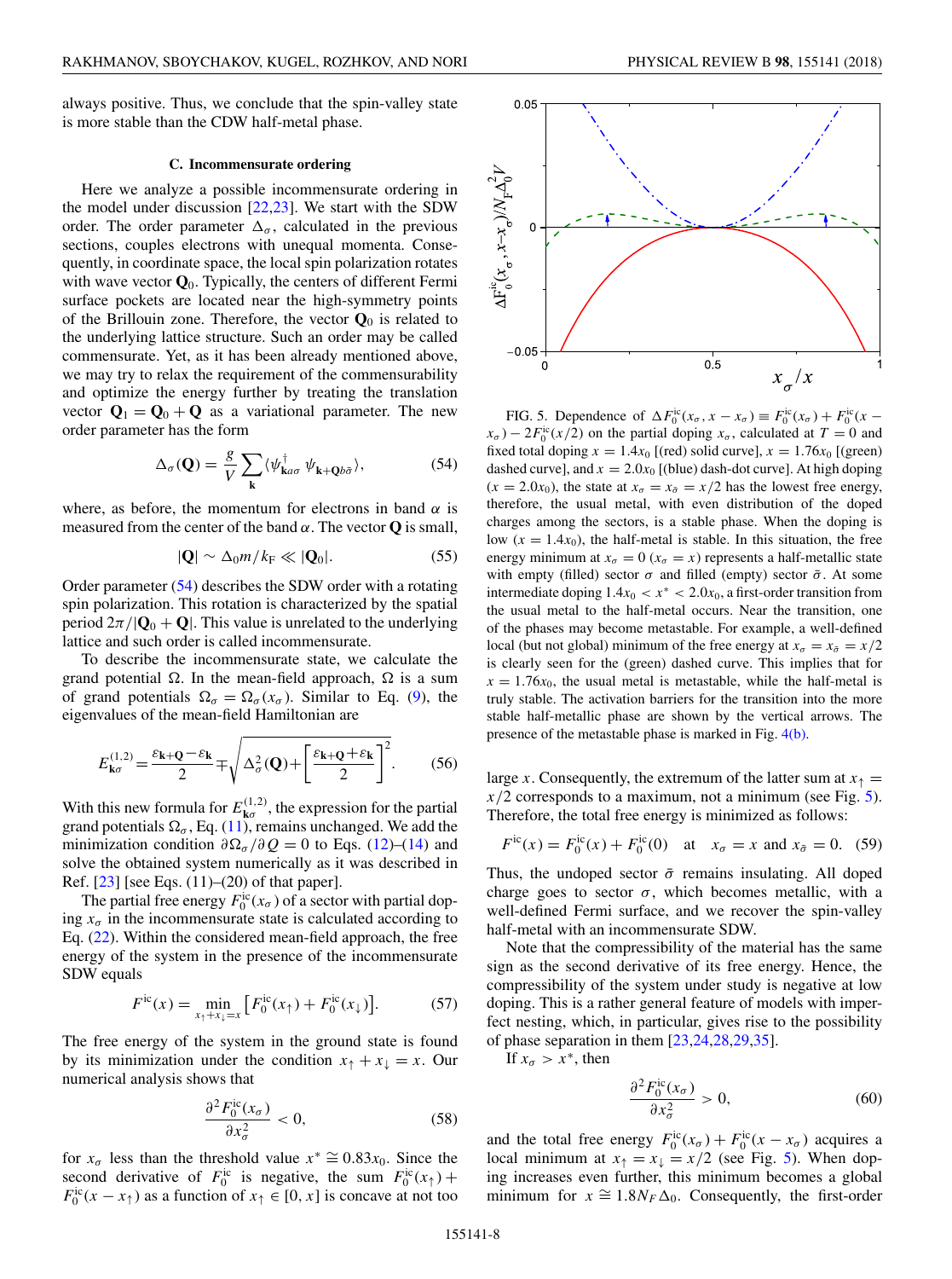<span id="page-8-0"></span>transition from incommensurate spin-valley half-metal to the usual incommensurate SDW phase occurs at this point.

The results obtained are summarized in Fig. [4\(b\).](#page-6-0) Comparing them with the case of commensurate order [Fig.  $4(a)$ ], we observe a definite difference. While the spin-valley half-metal exists in both cases approximately within the same doping ranges, the transition from the half-metal to the PM phase occurs in a different way: directly from the half-metal to the PM if  $Q = 0$  and via the intermediate incommensurate SDW state if  $\mathbf{Q} \neq 0$ .

Comparing the computed free energies of the commensurate and incommensurate phases, we see that the incommensurate phase is more stable than the commensurate one. Accounting for the incommensurability allows us to extend the range of existence for the ordered state, as one can notice comparing Figs.  $4(a)$  and  $4(b)$ . However, the difference between the ordering with  $Q = 0$  and  $Q \neq 0$  is small. The contributions, which are ignored in our treatment (e.g., disorder), can be favorable for commensurate ordering.

The results for the CDW phase can be obtained from the above calculations by a simple replacement  $\Delta_0 \rightarrow \tilde{\Delta}_0$ , and, consequently, the incommensurate CDW half-metal is the ground state of the system at low doping.

Among the four mean-field states discussed here (commensurate SDW/CDW half-metals, incommensurate SDW/CDW half-metals), the incommensurate SDW has the lowest energy at low doping, within the framework of our model. However, the difference in free energy between the SDW and CDW phases may be small. Indeed, the direct interaction parameter *g* equals  $g(0)$ , where  $g(\mathbf{k})$  is the Fourier transform of the interelectron repulsion energy  $g(\mathbf{r})$ , while the exchange interaction parameter *g*<sup>⊥</sup> represents the interaction at the momentum transfer  $\mathbf{Q}_1 \approx \mathbf{Q}_0$ :  $g_{\perp} = g(\mathbf{Q}_1)$ . If  $g(\mathbf{Q}_1) \ll g(0)$  (e.g., as in the case of bare Coulomb repulsion), then  $g_{\perp} \ll g$  and  $\Delta \approx \tilde{\Delta}$ . Also, other factors, which are not included in our study, could favor the CDW half-metal. For example, the proximity to a lattice instability can make the CDW half-metal a ground state. The applied magnetic field acts similarly, since the total spin of the CDW half-metal exceeds the spin of the spin-valley half-metal.

#### **III. ELECTRIC, SPIN, AND SPIN-VALLEY CONDUCTIVITIES**

In the system under study, the charge carriers at the Fermi surface are spin or spin-valley polarized. Consequently, the currents are also polarized. The problem of the polarized currents in our half-metal deserves a separate investigation and here we only discuss this very briefly. In particular, we assume the perfect electron-hole symmetry and consider only commensurate ordering, since in the case of incommensurate SDW or CDW the results are qualitatively similar.

The electrical conductivity of the isotropic system at zero temperature in the free-electron approximation can be written as [\[38\]](#page-12-0)

$$
\sigma_{\rm E} = \frac{e^2}{3} N_{\rm F}(\mu) \,\tau(\mu) \, v^2(\mu),\tag{61}
$$

where  $N_F(\mu)$  is the density of states,  $\tau(\mu)$  is the mean free time, and  $v(\mu) = |\partial \varepsilon_{\mathbf{k}}/\partial \mathbf{k}|$  is the electron velocity, and all values here are taken at the Fermi level  $\mu$ . For simplicity we assume further that the mean free time is the same for electrons and holes and is independent of  $\mu$ . In Eq. (61), electrons with both spin projections are taken into account. For a quadratic electron dispersion, we have  $\sigma_{\rm E} = e^2 n \tau / m$ , where *n* is the electron density in the conduction band.

If we neglect the electron-hole coupling, the conductivity of the two-band system, Fig. [1,](#page-1-0) is the sum of the electron and hole conductivities  $\sigma_{\rm E} = \sigma_a + \sigma_b$ . When doping is zero, we have

$$
\sigma_a = \sigma_b = e^2 n_0 \tau / m = \sigma_0, \quad \text{and thus} \quad \sigma_E = 2\sigma_0. \tag{62}
$$

Here  $n_0 = k_F^3/(6\pi^2)$  is the density of electrons  $(n_a)$  or holes  $(n_b)$  in the conduction band at zero doping. If we dope the system electronically, then  $n_a = n_0 + x$ . Assuming that  $x \ll n_0$ , we obtain in the linear approximation:  $n_b \approx n_0 - x$ . Therefore, the electrical conductivity remains approximately constant,  $\sigma_{E}(x) \approx 2\sigma_0$ . In this framework, the Fermi surface is spin degenerate; consequently, the corresponding spin conductivity is zero.

#### **A. Spin-valley half-metal**

First, we consider the case of SDW instability and spinvalley half-metal. The electron-hole coupling opens a gap in the spectrum and the conductivity in the system becomes equal to zero at zero doping.

At finite doping, the mobile charge carriers are accumulated in the conduction bands. When  $x < x_0$ , the band corresponding to the sector  $\sigma = +1/2$  is filled, while the band corresponding to  $\sigma = -1/2$  is empty. We have two Fermi pockets in the filled band, one electronlike (*∂E***k***/∂k >* 0) and one holelike (*∂E***k***/∂k <* 0), see Fig. [2.](#page-3-0) The Fermi momenta of these pockets are given by Eq. [\(30\)](#page-4-0), where  $\mu = E_{\mathbf{k}\sigma}$ . Using Eqs. [\(18\)](#page-3-0) and having in mind that  $\Delta/\varepsilon_F \ll 1$ , we derive

$$
\frac{k_{\rm F}^{(e,h)}}{k_{\rm F}} = 1 \pm \frac{\Delta_0}{4\varepsilon_{\rm F}} \frac{x}{x_0} \approx 1, \quad x < x_0,\tag{63}
$$

where the superscript *e* (superscript *h*) and the plus (minus) sign corresponds to the electron (hole) pocket. Recall that  $k_F$ and  $\varepsilon_F$  denote the corresponding values at zero doping. In the same approximation, we have

$$
v_{\rm F}^{(e,h)} \approx \pm \frac{x}{2x_0 - x} \frac{k_{\rm F}}{m}, \quad N_F^{(e,h)} \approx \frac{2x_0 - x}{x} N_{\rm F}, \quad x < x_0. \tag{64}
$$

Therefore, in the lowest-order approximation, when  $\Delta_0/\varepsilon_F \ll$ 1, the electron-hole symmetry is preserved.

The energy gap  $\Delta_{\sigma}$  in the  $\sigma = +1/2$  sector vanishes if  $x > x_0$ , while the filling of the  $\sigma = -1/2$  sector remains zero (see Sec. [II A\)](#page-2-0). Thus, for  $\Delta_0/\varepsilon_F \ll 1$ , the conductivity becomes  $\sigma_0$ , that is, one-half of the conductivity of the system in the PM state.

Now we can calculate the electric conductivity  $\sigma_{\rm E}$ , which is the sum of the electron  $\sigma_e$  and the hole  $\sigma_h$  contributions. Using Eqs.  $(61)$  and  $(64)$ , we obtain

$$
\sigma_{\rm E} = \sigma_0 G(x) \approx \sigma_0 \begin{cases} x/(2x_0 - x), & 0 < x < x_0, \\ 1, & x_0 < x < 2x_0. \end{cases} \tag{65}
$$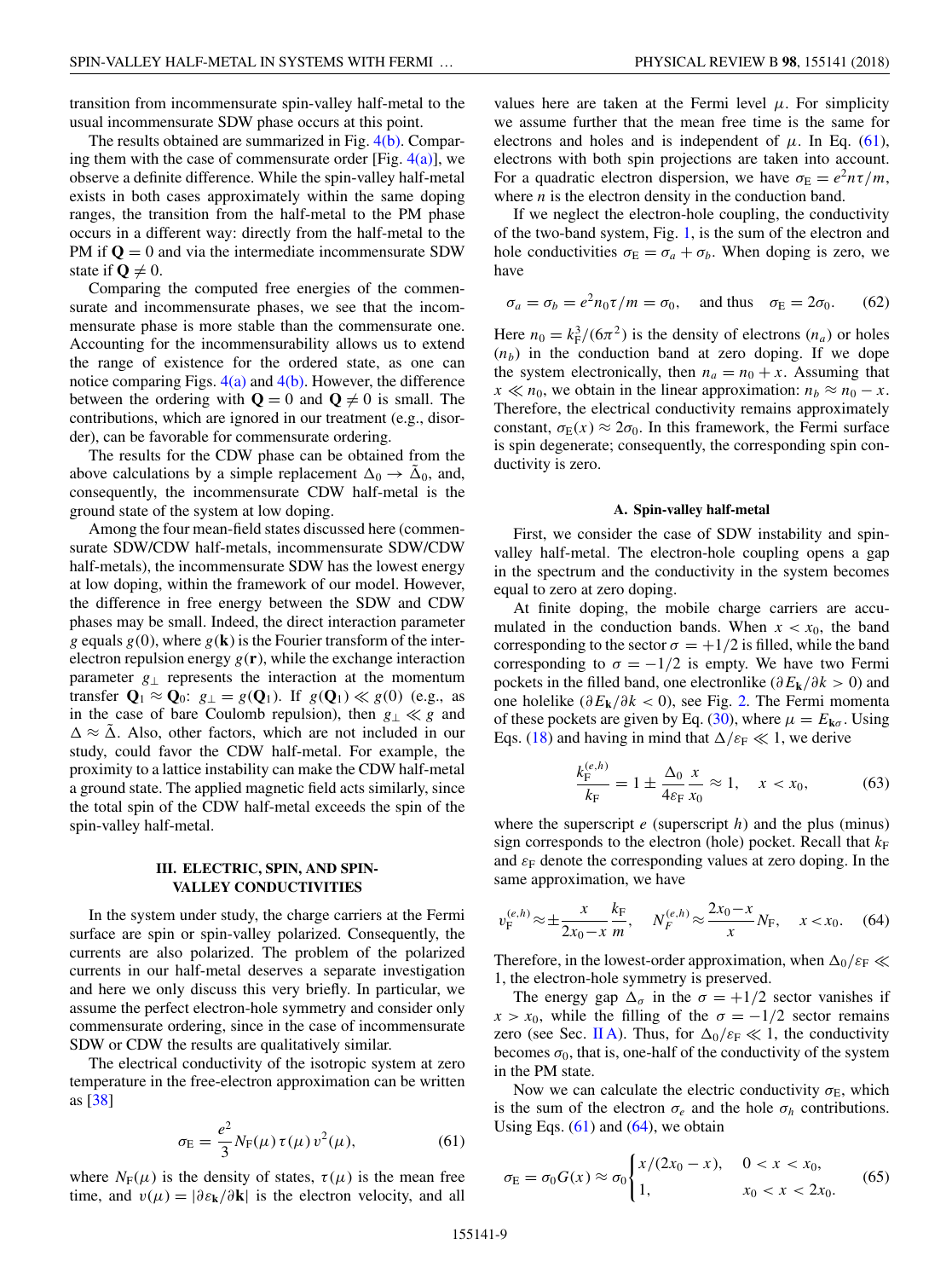<span id="page-9-0"></span>a stepwise change from  $\sigma \approx \sigma_0$  to  $\sigma \approx 2\sigma_0$ . The conductivity in the half-metallic state is of the order of *σ*<sub>0</sub> if the doping *x* is not small,  $x \sim x_0$ . The results obtained are valid if the temperature *T* and scattering frequency  $1/\tau$ are both smaller than the characteristic energy  $\mu - \Delta_{\sigma}$ , which is necessary "to mix" the electron-like and the hole-like excitations. When  $x \sim x_0$ , this means that both  $T$ ,  $1/\tau \ll \Delta_0$ .

If the electric current  $j$  is spin polarized, the spin current  $j<sup>s</sup>$  associated with  $j$  is nonzero. We can define the spin current as  $j^s = j \langle s_z \rangle / e$ , where  $\langle s_z \rangle$  is the average spin projection per one electron or hole at the Fermi surface. Using Eq. [\(61\)](#page-8-0), we define a spin conductivity as

$$
\sigma^s = \frac{e \langle s_z \rangle}{3} N_{\rm F}(\mu) \tau(\mu) v^2(\mu), \tag{66}
$$

where we assume that there are no magnetic impurities in the sample. The spin conductivity of the system is the sum of spin conductivities in the electron  $\sigma_e^s$  and the hole  $\sigma_h^s$  pockets. To calculate  $\sigma^s$ , we need to know the spin polarization of the Fermi surface valleys. At small doping  $x \ll x_0$ , the valley polarizations are weak  $|\langle s_z \rangle| \ll 1/2$ . They grow as the doping increases, and saturate when  $x \sim x_0$ . In this case, we have  $\langle s_z \rangle \approx 1/2$  for the electrons and  $\langle s_z \rangle \approx -1/2$  for holes. Therefore,  $\sigma_e^s \approx -\sigma_h^s$  and

$$
\sigma^s \approx 0,\tag{67}
$$

with an accuracy  $\sim \sigma_0^s(\Delta_0/\varepsilon_F)$ , where  $\sigma_0^s = \sigma_0/2e$ .

In our system, we can define the spin-valley conductivity as well. Indeed, similarly to the electron spin, we can attribute the spin-valley quantum number  $\pm 1/2$  to the electron states at the Fermi energy, see Eq.  $(33)$ . When the electrical current flows through the system, it can carry this quantum number, in addition to the charge.

To specify the spin-valley conductivity, we replace the spin polarization  $\langle s_z \rangle$  in Eq. (66) by an average spin-valley projection  $\langle s_v \rangle$ . For the spin-valley half-metal,  $\langle s_v \rangle = 1/2$  for both Fermi pockets. As a result, we readily obtain

$$
\sigma^v = \sigma_0^v G(x),\tag{68}
$$

where  $\sigma_0^v = \sigma_0^s = \sigma_0/2e$ .

### **B. CDW half-metal**

In the case of the CDW half-metal, electron-like and hole-like charge carriers have the same spin projections, while the spin-valley projections have opposite signs. It is easily proven that in the CDW case, the charge conductivity is the same as for the SDW phase, Eq. [\(65\)](#page-8-0), while the spin and spin-valley conductivities must be interchanged, as compared to the spin-valley half-metal phase, that is,

$$
\sigma_{\rm E} = \sigma_0 G(x), \quad \sigma^s = \sigma_0^s G(x), \quad \sigma^v \approx 0. \tag{69}
$$

We can see from Eqs.  $(69)$  and  $(68)$  that the electric current in our systems carries, besides charge, an additional quantum number: either spin, or spin-valley projection.

### **IV. SUPERCONDUCTIVITY**

In the half-metal phases under study, we have itinerant electrons in two Fermi pockets. Therefore, an attractive interaction between these quasiparticles can give rise to unconventional superconductivity. We briefly analyze such a possibility. For simplicity, we consider below only commensurate SDW or CDW ordering.

Let us assume that the effective Hamiltonian of the system can be written as

$$
\hat{H}_{\rm eff} = \hat{H}_{\rm HM} + \hat{H}_{\rm BCS},\tag{70}
$$

where the first term on the right-hand side,  $\hat{H}_{HM}$ , corresponds either to the spin-valley SDW phase, Eq. [\(8\)](#page-2-0), or to the CDW half-metal, Eq. [\(47\)](#page-6-0). The second term is a usual BCS attraction. We consider first the CDW phase. In this case, all electrons in both Fermi pockets have the same spin projection  $\sigma = \uparrow$ . Thus, the BCS term can be expressed as

$$
\hat{H}_{\rm BCS} = -\sum_{\mathbf{k}\mathbf{k}'\alpha\beta} V^{\alpha\beta}_{\mathbf{k}\mathbf{k}'} C^{\dagger}_{\mathbf{k}\uparrow\alpha} C^{\dagger}_{-\mathbf{k}\uparrow\alpha} C_{-\mathbf{k}'\uparrow\beta} C_{\mathbf{k}'\uparrow\beta},\tag{71}
$$

where  $C_{\mathbf{k}\uparrow\alpha}^{\dagger}$  ( $C_{\mathbf{k}\uparrow\alpha}$ ) are the creation (annihilation) operators of a quasiparticle with momentum **k** and spin projection ↑ at the Fermi surface pocket  $\alpha = e, h$ ; while  $V_{kk'}^{\alpha\beta} = V_{kk'}^{\beta\alpha}$  are the corresponding matrix elements of the electron-electron attraction.

The superconducting order parameter is commonly defined as

$$
\Delta_{\rm sc}^{\alpha}(\mathbf{k}) = \sum_{\mathbf{k}'\beta} V_{\mathbf{k}\mathbf{k}'}^{\alpha\beta} \langle C_{\mathbf{k}'\uparrow\beta}^{\dagger} C_{-\mathbf{k}'\uparrow\beta}^{\dagger} \rangle. \tag{72}
$$

In particular, this means that

$$
\Delta_{\rm sc}^{\alpha}(\mathbf{k}) = -\Delta_{\rm sc}^{\alpha}(-\mathbf{k}).\tag{73}
$$

Following the standard Bogolyubov approach for the case of two-band superconductivity [\[39\]](#page-12-0), we obtain a system of equations for calculating the two superconducting gaps

$$
\Delta_{\rm sc}^{\alpha}(\mathbf{k}) = -\sum_{\mathbf{k}'\beta} \frac{V_{\mathbf{k}\mathbf{k}'}^{\alpha\beta} \Delta_{\rm sc}^{\beta}(\mathbf{k}')}{2E_{\mathbf{k}'}^{\beta}} \tanh\left(\frac{E_{\mathbf{k}'}^{\beta}}{2T}\right),\tag{74}
$$

where

$$
E_{\mathbf{k}}^{\alpha} = \sqrt{\left(E_{\mathbf{k}\uparrow}^{(2)} - \mu\right)^2 + \Delta_{\rm sc}^{\alpha}(\mathbf{k})^2} \,. \tag{75}
$$

In this expression,  $E_{\mathbf{k}\uparrow}^{(2)}$  is determined by Eq. [\(9\)](#page-2-0), in which the SDW order parameter  $\Delta_{\sigma}$  should be replaced by the CDW order parameter  $\tilde{\Delta}_{\sigma}$ . Note that in the case of the CDW half-metal, both gaps  $\Delta_{\rm sc}^{e,h}(\mathbf{k})$  correspond to superconductivity with a spin-polarized supercurrent.

In the case of a usual half-metal, an unconventional superconducting ordering exists if the matrix element of the electron-electron attraction obeys certain symmetry rules [\[40,41\]](#page-12-0). In contrast to a usual half-metal, we have a twocomponent superconducting order parameter, one component per one valley. However, the symmetry analysis of  $V^{\alpha\beta}_{\bf kk'}$  is very similar to the case of a single-component unconventional superconductivity. We simply have to demand that the symmetry of the matrix element should be consistent with the symmetry of the order parameters, Eq. (73).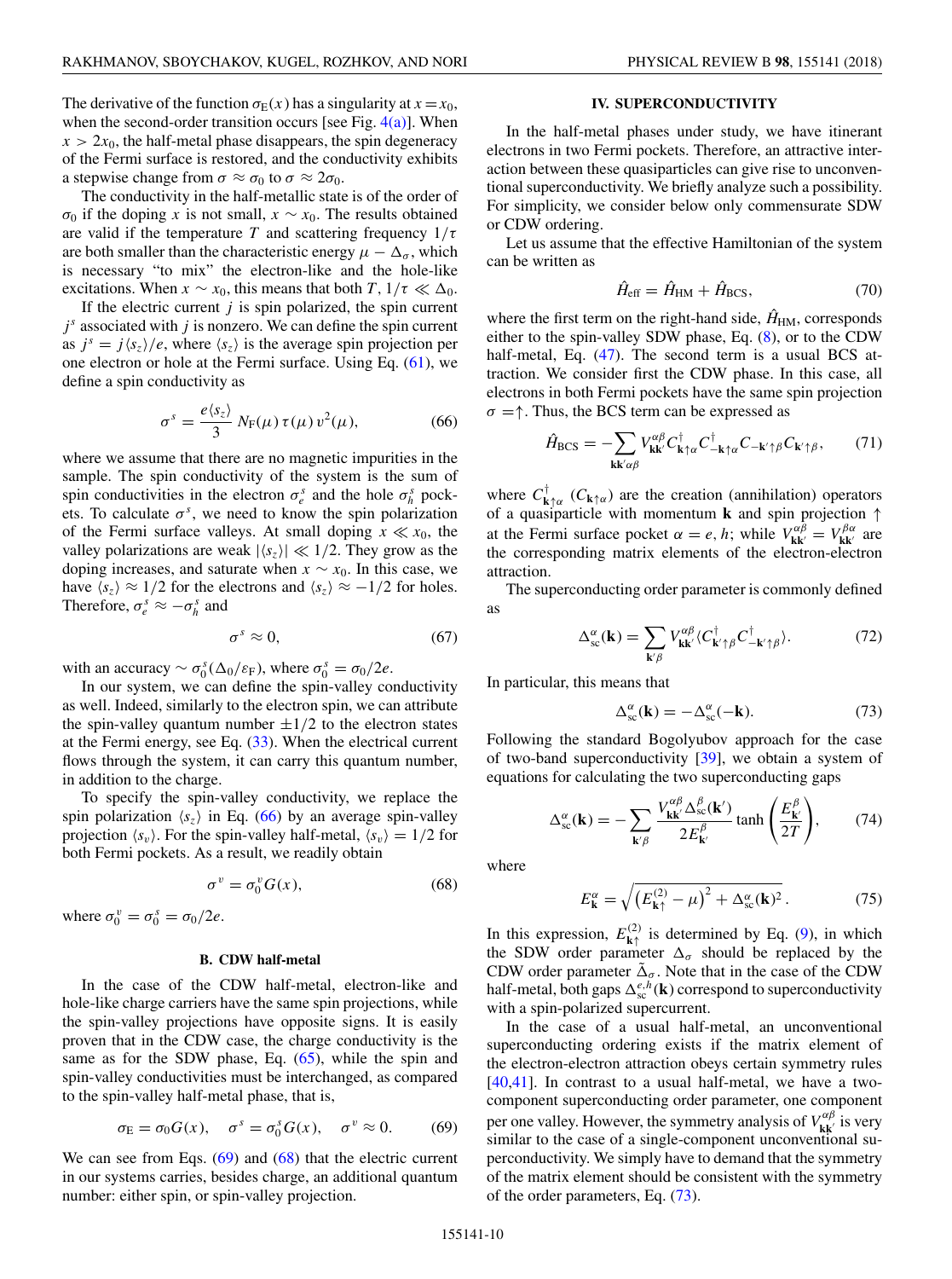<span id="page-10-0"></span>For simplicity let us assume that  $V_{kk}^{ee} = V_{kk}^{hh} = V_{kk}^{eh} = V_{kk}$ . These assumptions are reasonable, since the difference in the Fermi momenta of different Fermi pockets is small. From the definition

$$
V_{\mathbf{k}\mathbf{k}'} = \langle \mathbf{k}' \uparrow, -\mathbf{k}' \uparrow |V|\mathbf{k} \uparrow, -\mathbf{k} \uparrow \rangle. \tag{76}
$$

Thus, the matrix element must obey the following symmetry rules [\[41,42\]](#page-12-0):

$$
V_{\mathbf{k}\mathbf{k}'} = -V_{-\mathbf{k}\mathbf{k}'} = -V_{\mathbf{k}-\mathbf{k}'} = V_{-\mathbf{k}-\mathbf{k}'}.\tag{77}
$$

We conclude that the interaction matrix element should have a definite **k**-space dependence, otherwise  $V_{kk'} = 0$  according to Eq. (77) and then superconductivity would be impossible. This nontrivial **k**-space dependent interaction must ensure a correct sign of the sum on the right-hand side of Eq. [\(74\)](#page-9-0). For example, if the matrix element has the form

$$
V_{\mathbf{k}\mathbf{k}'} = -\frac{\mathbf{k}\mathbf{k}'}{k_{\mathrm{F}}^2} V_0,\tag{78}
$$

then  $V_0$  must be positive and

$$
\Delta_{\rm sc}^{\alpha}(\mathbf{k}) = f(\mathbf{k}) \bar{\Delta}_{\rm sc}^{\alpha}.
$$
 (79)

Here  $\bar{\Delta}_{\rm sc}^{\alpha}$  is **k** independent and derived as the usual BCS superconducting gap in the case of the two-band model [\[39\]](#page-12-0). It depends on the Fermi momenta  $k_F^{\alpha}$  defined by Eq. [\(63\)](#page-8-0) and on the interaction parameter  $V_0$ .

The above discussion can be easily adopted to the case of the spin-valley half-metal phase. The only difference is that the spin polarizations of the two valleys are antiparallel to each other. Consequently, the supercurrent carries a spinvalley polarization. As for the spin polarization of the current, it is small, or even zero.

As in the case of the usual BCS treatment, our consideration of the superconductivity is valid if the superconducting gap is much smaller than the characteristic Fermi energy of the half-metal state. That is,

$$
\left|\bar{\Delta}_{\rm sc}^{\alpha}\right| \ll \Delta_0 (1 - x/2x_0 - \sqrt{1 - x/x_0}),\tag{80}
$$

which in the case of sufficiently high doping,  $x \sim x_0$ , reduces to the condition  $|\bar{\Delta}_{\text{sc}}^{\alpha}| \ll \Delta_0$ .

### **V. DISCUSSION**

Here we have discussed a weak-coupling mechanism of half-metallicity. Since it does not require a strong electronelectron coupling, it may be operational in systems composed of light atoms only. For example, the proposed half-metallicity could exist in systems without transition metals. Moreover, in addition to the usual half-metal with spin-polarized electrons at the Fermi surface, we predicted the possible existence of a new phase, which we referred to as a spin-valley half-metal. This phase is characterized by the valley quantum number, and the charge carriers at the Fermi surface are not only spin polarized but also valley polarized. This unique property may be of interest for applications in spintronics, and the newly emerging field of spin-valley-tronics.

The presented mechanism for the formation of halfmetallicity is quite general, and may be relevant to any material with nesting-driven density waves. However, here we consider only a specific type of interaction, namely, shortrange electron-electron repulsion, Eqs. [\(4\)](#page-1-0)–[\(6\)](#page-2-0), with *g* and  $g_{\perp}$  > 0. In this case, we observe two instabilities of the electronic state: SDW and CDW. From the former, the spinvalley half-metal state emerges, Fig.  $2(b)$ , while the latter one gives rise to the CDW half-metal state, Fig. [2\(c\).](#page-3-0) Note that in real materials, a short-range approximation for the electron-electron coupling is well justified when the system is in a metallic (or in our case half-metallic) state. In the SDW or CDW insulating state, the long-range interaction could be of significance. However, the use of a more sophisticated interaction potential does not affect our main results: the density-wave instability occurs in the system with nesting under the condition of weak coupling and the ground state of doped system (when the electron-electron interaction is a short-range one) is the half-metal.

We assume that both the electron and hole sheets of the Fermi surface are perfectly nested at zero doping. More realistically, the sheets have nonidentical shapes, causing finite denesting even at zero doping. For example, one sheet may be spherical, while the other may be elliptical [\[29\]](#page-12-0).

If the zero-doping denesting is sufficiently weak, the range of doping where  $\partial^2 F_0^{\text{ic}}(x)/\partial x^2 < 0$  shrinks [\[29\]](#page-12-0), but does not disappear. When the sheet shapes differ significantly, one has  $\partial^2 F_0^{\text{ic}}(x)/\partial x^2 > 0$  for all *x*, and the half-metallic states become impossible.

On the other hand, if the sheets are nonspherical, but the zero-doping nesting is preserved (at  $x = 0$  the sheets are identical), our conclusions endure, and only minor mathematical modifications to the formalism are required (the density of states acquires a dependence on the spherical angles).

In addition, we assumed the electron-hole symmetry of the "bare" (when the electron-hole coupling is neglected) bands, Fig. [1.](#page-1-0) This approximation simplifies the intermediate formulas considerably; fortunately, it does not trivialize the main results. Straightforward modifications to the formalism allows one to investigate a more general model.

It is interesting to note that the model we study here is well known and was discussed in many research papers. Yet, despite these efforts, Hamiltonian [\(3\)](#page-1-0) provides an unexpected many-body phase of electronic liquid. This is associated with the fact that a doped density-wave system has several states whose energies are almost identical ("stripes," phase separation, incommensurate density waves). They compete against each other to become the "true" ground state. The multiplicity of competing phases makes a theoretical description particularly challenging: it is impossible to prove that no new states will not be added to the list in the future. Thus, to realize the proposed mechanism in an actual material, a multidisciplinary study is necessary. In addition to analytical many-body tools, numerical *ab initio* calculations of Fermi surfaces and other electronic and lattice properties are highly desirable. Of course, guidance from experiments is indispensable in such a study.

The most striking feature of the half-metal states considered in this paper is the possibility to observe spin or spinvalley polarized currents. The corresponding conductivities are significant if the doping is not small and is of the order of the characteristic value

$$
x_0 = N_{\rm F} \Delta_0 \sim \Delta_0 n_0 / \varepsilon_{\rm F}.
$$
 (81)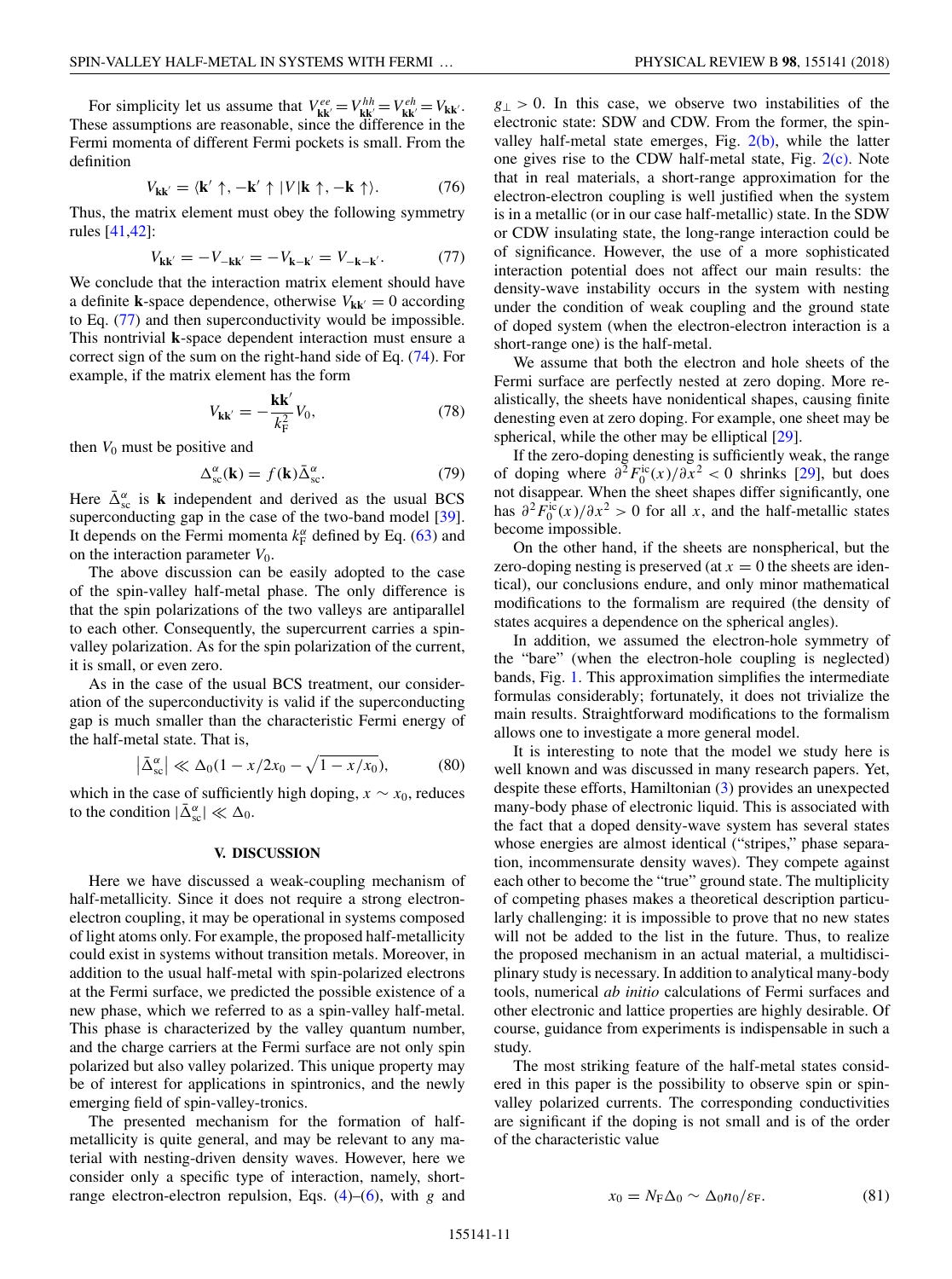<span id="page-11-0"></span>In this regime, the results obtained are valid at sufficiently low temperatures,  $T \ll \Delta_0$ , and in the absence of a strong electron scattering,  $1/\tau \ll \Delta_0$ . The absence of magnetic impurities that spoil the spin polarization is also necessary. We neglected here several perturbations (disorder, spin-orbit coupling, Umklapp processes). The stability margins of the halfmetallic phases against these factors, as well as their effects on the polarized currents, should be checked in further studies.

Since the half-metals posses an ungapped Fermi surface, superconductivity may coexist with these phases. The allowed type of superconductivity is *p*-wave, with parallel or antiparallel orientations of spin polarizations on the electronic and hole sheets. When the polarizations are parallel (antiparallel), the supercurrent, in addition to the electric charge, carries also spin (spin-valley) quantum.

The electronic phase separation and formation of inhomogeneous states of electronic matter is an inherent property of systems with imperfect nesting [\[23,43\]](#page-12-0). A strong long-range Coulomb repulsion suppresses the formation of inhomogeneous states. We assumed that this Coulomb interaction guarantees the homogeneity of the electron liquid and neglected the possibility of phase separation. However, the problem of phase separation in the system considered here is of interest and deserves a separate analysis because it makes the phase diagram of the model richer.

The above calculations demonstrate that, among several mean-field states discussed above, the incommensurate spinvalley half-metal has the lowest energy, at least for not too strong doping. However, in realistic *sp*-electron materials the exchange interaction is small [\[44\]](#page-12-0). Then, the renormalization of the interaction constant for the CDW ordering Eq. [\(49\)](#page-6-0) is also small. Therefore, the difference in the free energy between the SDW and CDW phases cannot be large. The difference in the free energies between the incommensurate and commensurate states is also small if coupling is weak, as it follows directly from our calculations. It is reasonable to assume that, in general, factors neglected in our treatment (temperature, magnetic field, disorder, electron-lattice coupling, etc.) may change the ground state. However, in any of the studied half-metal phases, one can observe either spin or spin-valley currents.

To conclude, we discussed the recently proposed weakcoupling mechanism for half-metallicity, as well as its most immediate consequences. We calculated the phase diagram for the studied model and explored the connection between spin conductivity, spin-valley conductivity, and usual electric conductivity for different phases of the model. We also pointed out that in our model the half-metallicity may coexist with superconductivity. The supercurrent in such a superconducting phase would demonstrate nontrivial spin or spinvalley polarization. The mechanism discussed in this work may be of importance for the current search for nontoxic biologically compatible materials with nontrivial electronic properties.

## **ACKNOWLEDGMENTS**

This work is partially supported by the JSPS-Russian Foundation for Basic Research joint Project No. 17-52-50023, and by the Presidium of the Russian Academy of Sciences (Program I.7). F.N. is supported in part by the MURI Center for Dynamic Magneto-Optics via the Air Force Office of Scientific Research (AFOSR) (FA9550-14-1-0040), Army Research Office (ARO) (Grant No. W911NF-18-1-0358), Asian Office of Aerospace Research and Development (AOARD) (Grant No. FA2386-18-1-4045), Japan Science and Technology Agency (JST) (the ImPACT program and CREST Grant No. JPMJCR1676), Japan Society for the Promotion of Science (JSPS) (JSPS-RFBR Grant No. 17-52-50023, and JSPS-FWO Grant No. VS.059.18N), RIKEN-AIST Challenge Research Fund, and the John Templeton Foundation. K.I.K. and A.V.R. acknowledge the support of the Russian Foundation for Basic Research, Projects No. 17-02-00323 and No. 17-02-00135. A.V.R. is also grateful to the Skoltech NGP Program (Skoltech-MIT joint project) for additional support.

- [1] R. A. de Groot, F. M. Mueller, P. G. van Engen, and K. H. J. Buschow, New Class of Materials: Half-Metallic Ferromagnets, [Phys. Rev. Lett.](https://doi.org/10.1103/PhysRevLett.50.2024) **[50](https://doi.org/10.1103/PhysRevLett.50.2024)**, [2024](https://doi.org/10.1103/PhysRevLett.50.2024) [\(1983\)](https://doi.org/10.1103/PhysRevLett.50.2024).
- [2] M. I. Katsnelson, V. Y. Irkhin, L. Chioncel, A. I. Lichtenstein, and R. A. de Groot, Half-metallic ferromagnets: From band structure to many-body effects, [Rev. Mod. Phys.](https://doi.org/10.1103/RevModPhys.80.315) **[80](https://doi.org/10.1103/RevModPhys.80.315)**, [315](https://doi.org/10.1103/RevModPhys.80.315) [\(2008\)](https://doi.org/10.1103/RevModPhys.80.315).
- [3] X. Hu, Half-metallic antiferromagnet as a prospective material for spintronics, [Adv. Mater.](https://doi.org/10.1002/adma.201102555) **[24](https://doi.org/10.1002/adma.201102555)**, [294](https://doi.org/10.1002/adma.201102555) [\(2012\)](https://doi.org/10.1002/adma.201102555).
- [4] I. Žutić, J. Fabian, and S. Das Sarma, Spintronics: Fundamentals and applications, [Rev. Mod. Phys.](https://doi.org/10.1103/RevModPhys.76.323) **[76](https://doi.org/10.1103/RevModPhys.76.323)**, [323](https://doi.org/10.1103/RevModPhys.76.323) [\(2004\)](https://doi.org/10.1103/RevModPhys.76.323).
- [5] K. E. H. M. Hanssen, P. E. Mijnarends, L. P. L. M. Rabou, and K. H. J. Buschow, Positron-annihilation study of the halfmetallic ferromagnet NiMnSb: Experiment, [Phys. Rev. B](https://doi.org/10.1103/PhysRevB.42.1533) **[42](https://doi.org/10.1103/PhysRevB.42.1533)**, [1533](https://doi.org/10.1103/PhysRevB.42.1533) [\(1990\)](https://doi.org/10.1103/PhysRevB.42.1533).
- [6] J.-H. Park, E. Vescovo, H.-J. Kim, C. Kwon, R. Ramesh, and T. Venkatesan, Direct evidence for a half-metallic ferromagnet, [Nature \(London\)](https://doi.org/10.1038/33883) **[392](https://doi.org/10.1038/33883)**, [794](https://doi.org/10.1038/33883) [\(1998\)](https://doi.org/10.1038/33883).
- [7] Y. Ji, G. J. Strijkers, F. Y. Yang, C. L. Chien, J. M. Byers, A. Anguelouch, G. Xiao, and A. Gupta, Determination of the Spin Polarization of Half-Metallic CrO<sub>2</sub> by Point Contact Andreev Reflection, [Phys. Rev. Lett.](https://doi.org/10.1103/PhysRevLett.86.5585) **[86](https://doi.org/10.1103/PhysRevLett.86.5585)**, [5585](https://doi.org/10.1103/PhysRevLett.86.5585) [\(2001\)](https://doi.org/10.1103/PhysRevLett.86.5585).
- [8] M. Jourdan, J. Minár, J. Braun, A. Kronenberg, S. Chadov, B. Balke, A. Gloskovskii, M. Kolbe, H. Elmers, G. Schönhense *et al.*, Direct observation of half-metallicity in the Heusler compound Co2MnSi, [Nat. Commun.](https://doi.org/10.1038/ncomms4974) **[5](https://doi.org/10.1038/ncomms4974)**, [3974](https://doi.org/10.1038/ncomms4974) [\(2014\)](https://doi.org/10.1038/ncomms4974).
- [9] M. P. Ghimire, L.-H. Wu, and X. Hu, Possible half-metallic antiferromagnetism in an iridium double-perovskite material, [Phys. Rev. B](https://doi.org/10.1103/PhysRevB.93.134421) **[93](https://doi.org/10.1103/PhysRevB.93.134421)**, [134421](https://doi.org/10.1103/PhysRevB.93.134421) [\(2016\)](https://doi.org/10.1103/PhysRevB.93.134421).
- [10] A. Du, S. Sanvito, and S. C. Smith, First-Principles Prediction of Metal-Free Magnetism and Intrinsic Half-Metallicity in Graphitic Carbon Nitride, [Phys. Rev. Lett.](https://doi.org/10.1103/PhysRevLett.108.197207) **[108](https://doi.org/10.1103/PhysRevLett.108.197207)**, [197207](https://doi.org/10.1103/PhysRevLett.108.197207) [\(2012\)](https://doi.org/10.1103/PhysRevLett.108.197207).
- [11] A. Hashmi and J. Hong, Metal free half metallicity in 2D system: Structural and magnetic properties of  $g-C_4N_3$  on BN, [Sci. Rep.](https://doi.org/10.1038/srep04374) **[4](https://doi.org/10.1038/srep04374)**, [4374](https://doi.org/10.1038/srep04374) [\(2014\)](https://doi.org/10.1038/srep04374).
- [12] Y.-W. Son, M. L. Cohen, and S. G. Louie, Half-metallic graphene nanoribbons, [Nature \(London\)](https://doi.org/10.1038/nature05180) **[444](https://doi.org/10.1038/nature05180)**, [347](https://doi.org/10.1038/nature05180) [\(2006\)](https://doi.org/10.1038/nature05180).